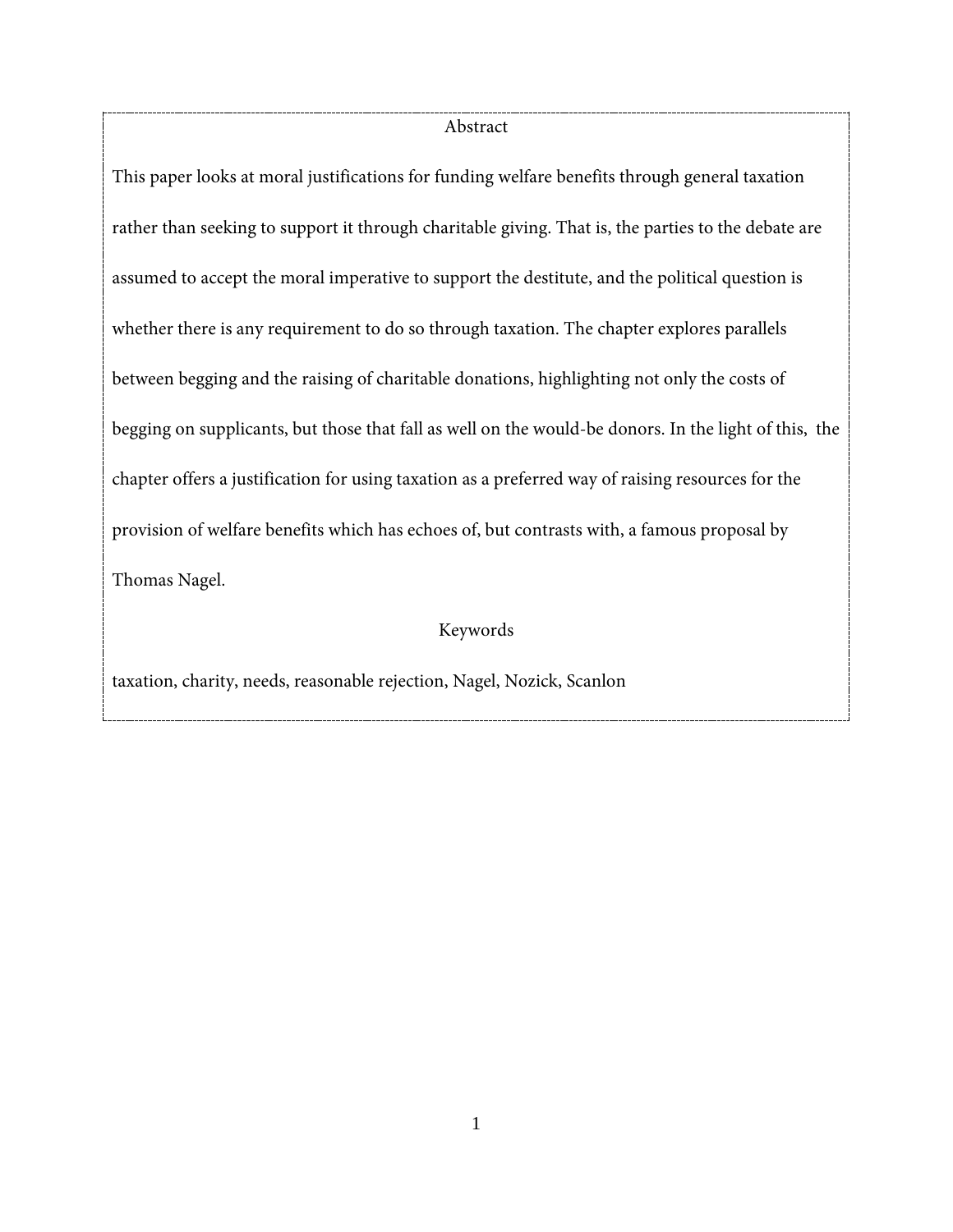# Beggar Your Neighbour

## (*Or* Why You *Do* Want to Pay your Taxes)

*Véronique Munoz-Dardé and M. G. F. Martin*

### 7.1 Introduction

According to the defenders of the minimal state, even if we grant that the poor and destitute have moral claims on us, still we are not thereby required to favour a redistributive state, for we should be equally happy if their needs are met through the activities of charities and other such free associations as through state action. Indeed it is sometimes claimed that the combination of the minimal state with private charities brings two advantages over the alternative of the robust, redistributive state: (1) there is a lack of state coercion of those who lack appropriate motivation to give the money for redistribution that they provide through paying taxation; (2) there is greater opportunity for people in general to participate in charitable activity and to give to charities, thereby increasing opportunities for all to exercise the virtue of benevolence.

Of course, defenders of the minimal state often make a further assumption about the terms in which the justification of social policies can be made: typically, they emphasize the centrality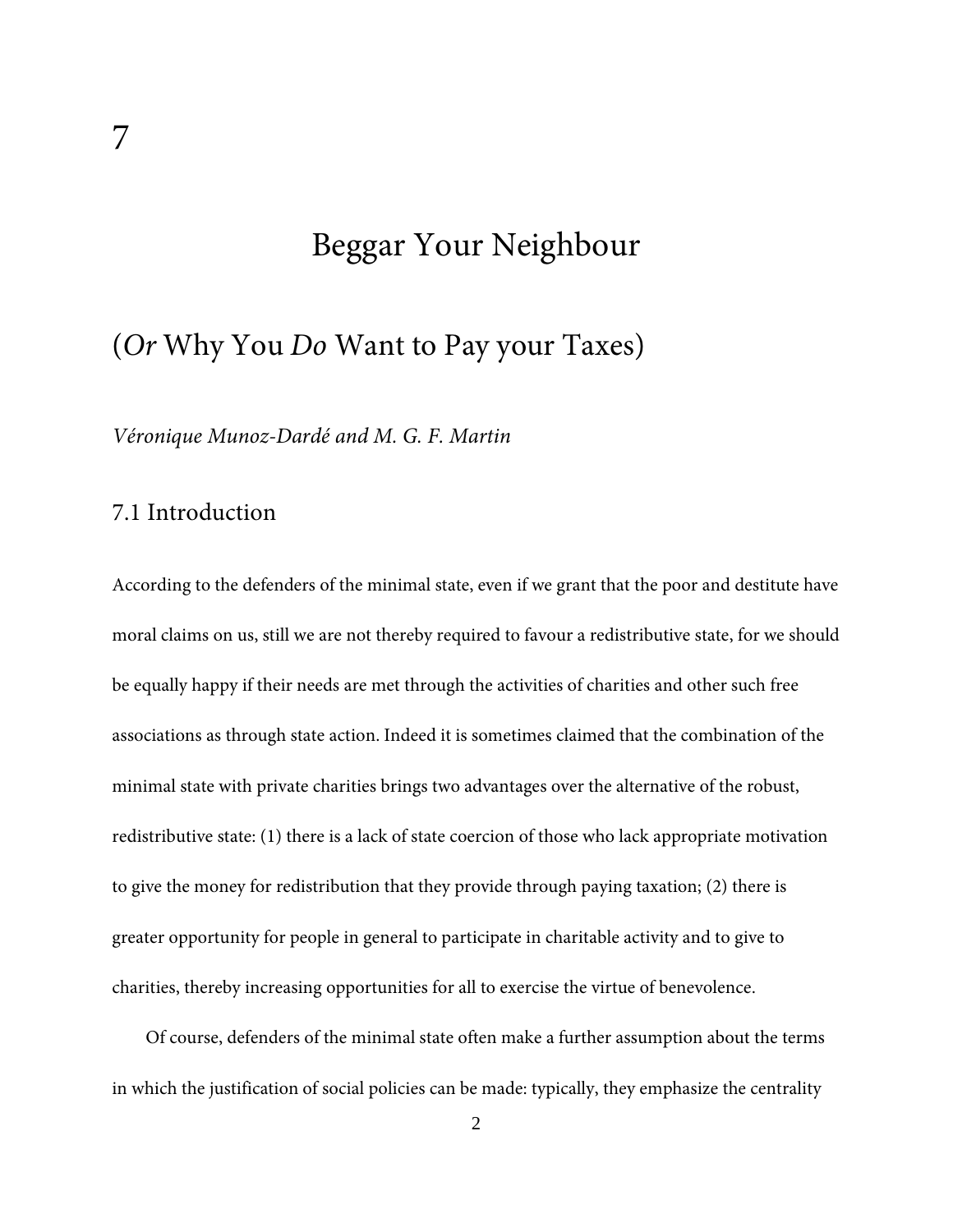of individual consent. If *actual* uncoerced consent from all were required to render broadly based tax regimes just, then it might be a short step to demonstrating that the social policies seen by many of us as attractive, and as appropriate ends for the state, are in fact illegitimate and unjust. Indeed, that short step may lead one to question the priority of actual consent in justifying state action.<sup>[1](#page-2-0)</sup> However, it would be a mistake to suppose that the question about why we should prefer state taxation over charitable giving is of interest only within disputes over the priority of individual consent. Even once we have laid aside libertarian challenges to the non-minimal state, we can still ask: What makes a social order in which there is significant redistribution of wealth preferable to the minimal state conjoined with charitable giving? And, indeed, what might make it preferable *despite* the advertised advantages of charitable giving?

Someone moved by this challenge might direct his or her attention in one of two ways. On the one hand, they may focus on the situation of the potential targets of such charity, the poor and destitute themselves, and argue that their concerns rule out meeting morally required provisions by means of charitable donation. On the other, they may focus on those who will be

 $\overline{a}$ 

<span id="page-2-0"></span> $1$  For a classical version of a focus on hypothetical rather than actual consent, see Rawls (1971). For doubts on actual consent, see Raz (1986: chs. 1–4). For a distinction between two types of consent theories, actual and hypothetical, and their respective perspective on political obligation, see Scanlon (1976: 17ff.). And for a further discussion of the limits of Nozick's challenge concerning the threat to liberty of state taxation see Scanlon (2018) Ch. 7.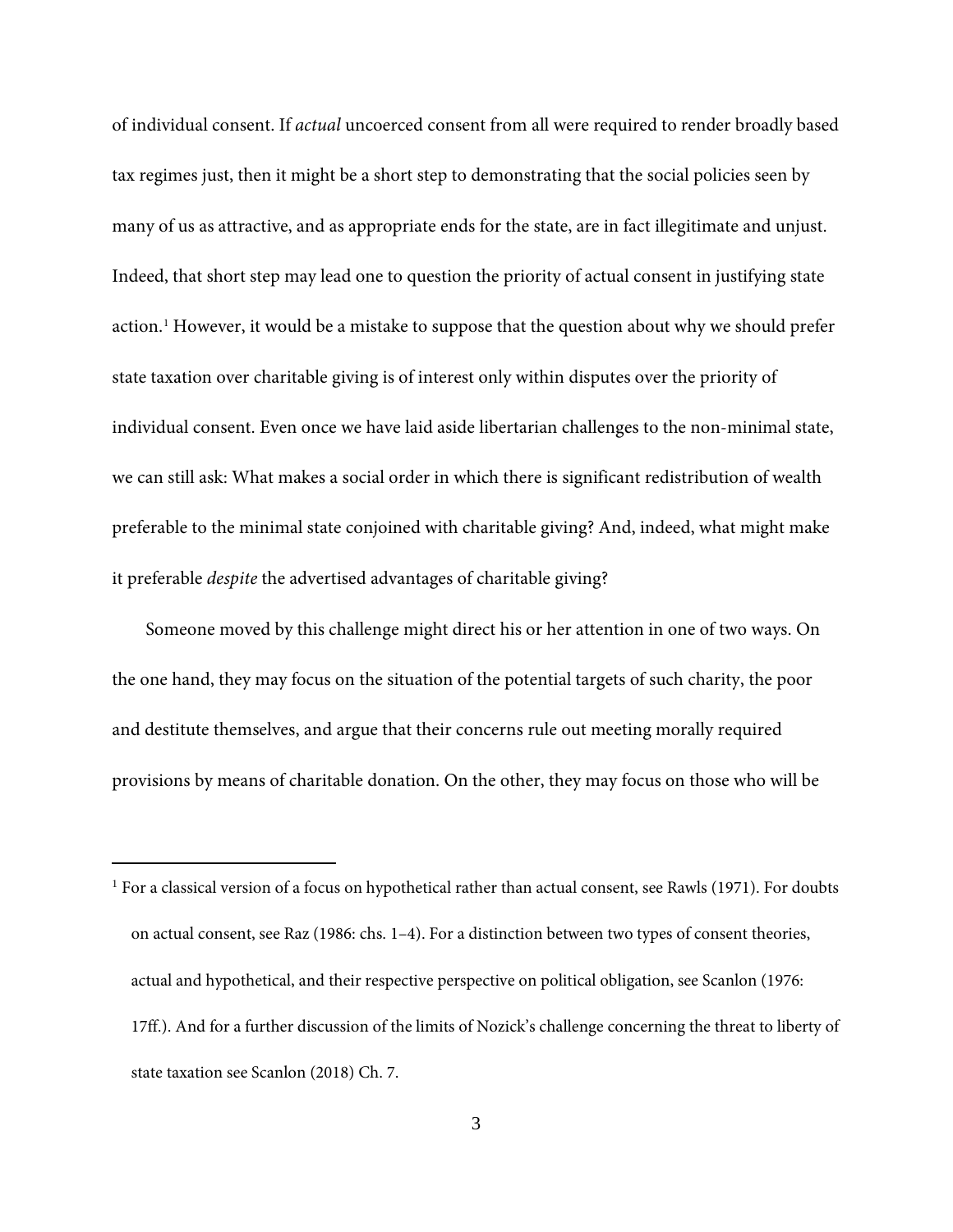expected to provide the resources of the charities which are to distribute welfare, those who presumably would otherwise be subject to coercive taxation.

Perhaps the commonest *political* response to the advocates of the minimal state takes the former course. It argues that arranging social institutions so that the only social agents dedicated to meeting the needs of the destitute are private, charitable organizations is demeaning to the needy. More specifically, a common complaint is that so organizing distribution of welfare ignores the fact that the individuals in question have a *right* to their needs being met, a right which is appropriately recognized only by the action of the state. In a world in which such needs are met through charitable action, so the argument goes, such people must rely on the whims of others, variably driven by feelings of benevolence, and hence these people are not properly respected, their rights as members of political society are violated by the lack of due regard by state institutions.

<span id="page-3-0"></span>Below we will sketch a couple of reasons for finding this line of argument unpromising as a theoretical justification of the robust state, as effective and motivating as it may have been in political debate. (Of course, whether it is better to see it as ineffective politically is a moot point. It was commonly given voice in the UK during the 1980s and early 1990s when its government engineered steps to bring about the most significant increase of street living and destitution in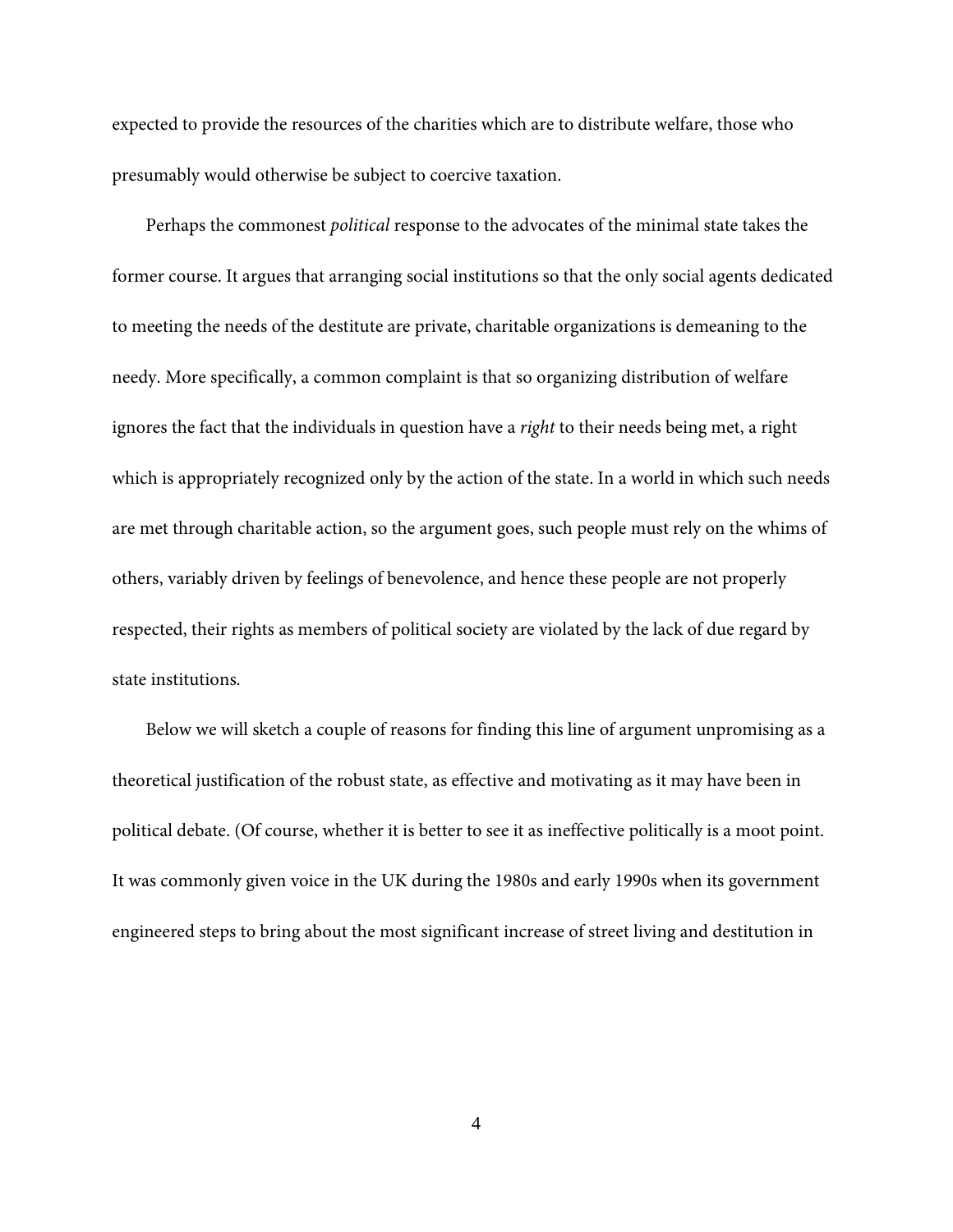the last sixty years. [2](#page-3-0) ) Such a strategy typically presupposes some account of the special relation between citizens and political society which can lay the foundation of the right that an individual bears against some specific state to furnish their needs. It is preferable to explain the attractions of a substantial tax system without presupposing any such resources; and with that in mind, we'll look to justifications for taxation which relate to the interests of those being taxed, rather than those who might benefit from the disbursement of resources thereby raised. So our principal concern will be to explore the second strategy, looking at the costs or concerns of donors or taxpayers, and seek to tease out a key reason individuals have for preferring to pay taxes over donating to charitable institutions.

The best known version of this alternative strategy occurs in Thomas Nagel's review of Robert Nozick's political theory. He writes:

Most people are not generous when asked to give voluntarily, and it is unreasonable to ask that they should be. Admittedly there are cases in which a person should do something although it would not be right to force him to do it. But here I believe the reverse is true. Sometimes it is proper to force people to do something even

<span id="page-4-1"></span><span id="page-4-0"></span> $2$  Youth homelessness and sleeping rough increased dramatically in the UK in the late eighties and early nineties, following the decision by the then Conservative government in 1985 to cap board and lodging allowances for the under 26s, and to remove it entirely after eight weeks in cities such as London. For a study of the consequences of this policy, see Smith [\(1998:](#page-39-0) 67).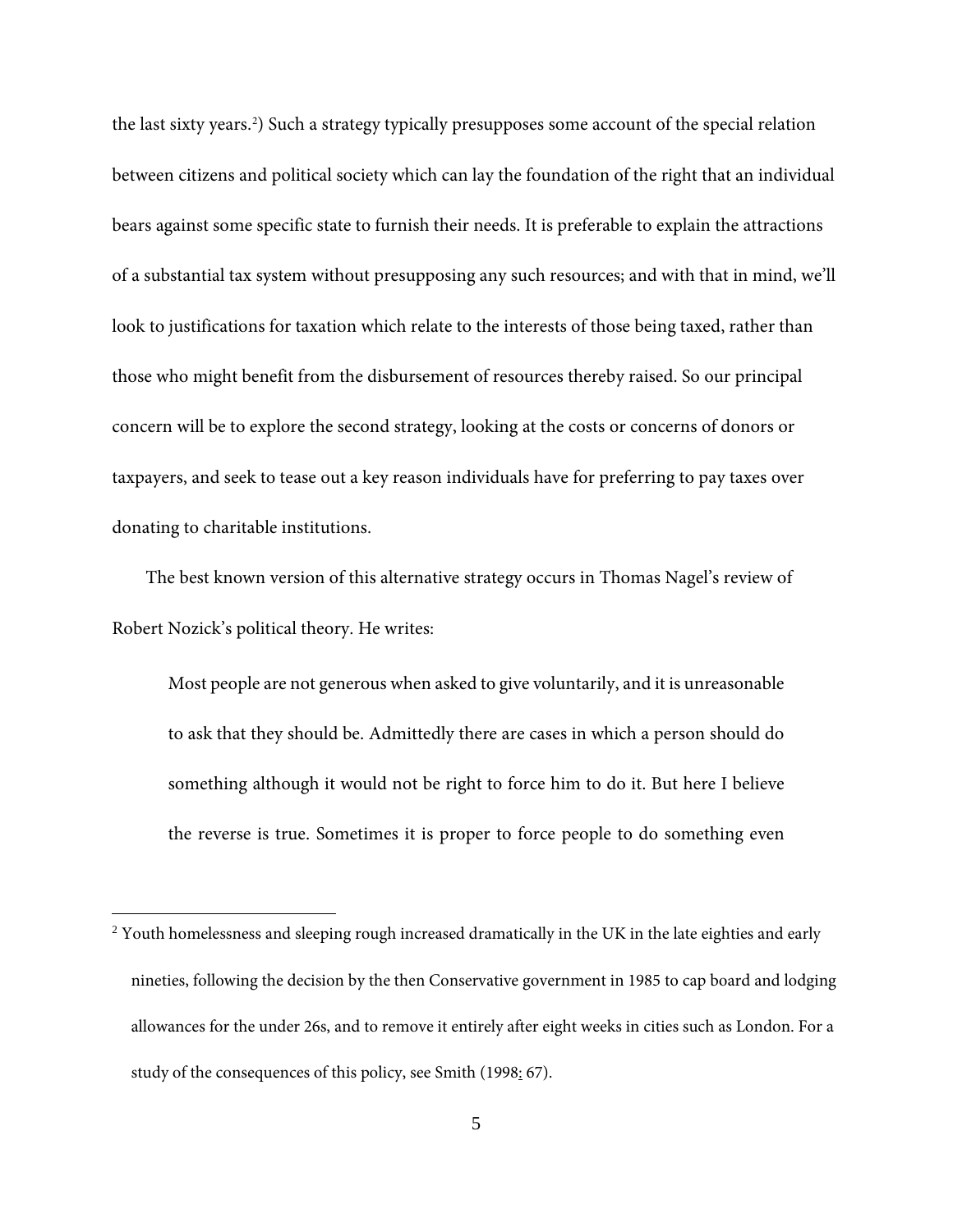though it is not true that they should do it without being forced. It is acceptable to compel people to contribute to the support of the indigent by automatic taxation, but unreasonable to insist that in the absence of such a system they ought to contribute voluntarily. The latter is an excessively demanding moral position because it requires voluntary decisions that are quite difficult to make. Most people will tolerate a universal system of compulsory taxation without feeling entitled to complain, whereas they would feel justified in refusing an appeal that they contribute the same amount voluntarily. This is partly due to lack of assurance that others would do likewise and fear of relative disadvantage; but it is also a sensible rejection of excessive demands on the will, which can be more irksome than automatic demands on the purse. (Nagel 1982: 199–200)<sup>[3](#page-4-0)</sup>

Nagel focuses on the motivational costs to an individual in voluntarily giving to charity instead of being compelled through state action to pay taxes. As we shall see in section 7.5, there are obvious problems with Nagel's particular strategy. But, we want to argue, Nagel is on the right

 <sup>3</sup> Nagel returns to these themes in his own work in a couple of places: first *Equality & Partiality* (Nagel [1991\)](#page-39-1) where Nagel is concerned again with privileged concerns for self; and then again in *The Myth of Ownership* (Murphy and Nagel [2002\)](#page-39-2). Here the focus is on the moral status of initial distributions: a concern that one equally finds in Rawls and Scanlon. We find these latter discussions complementary to the points we raise here.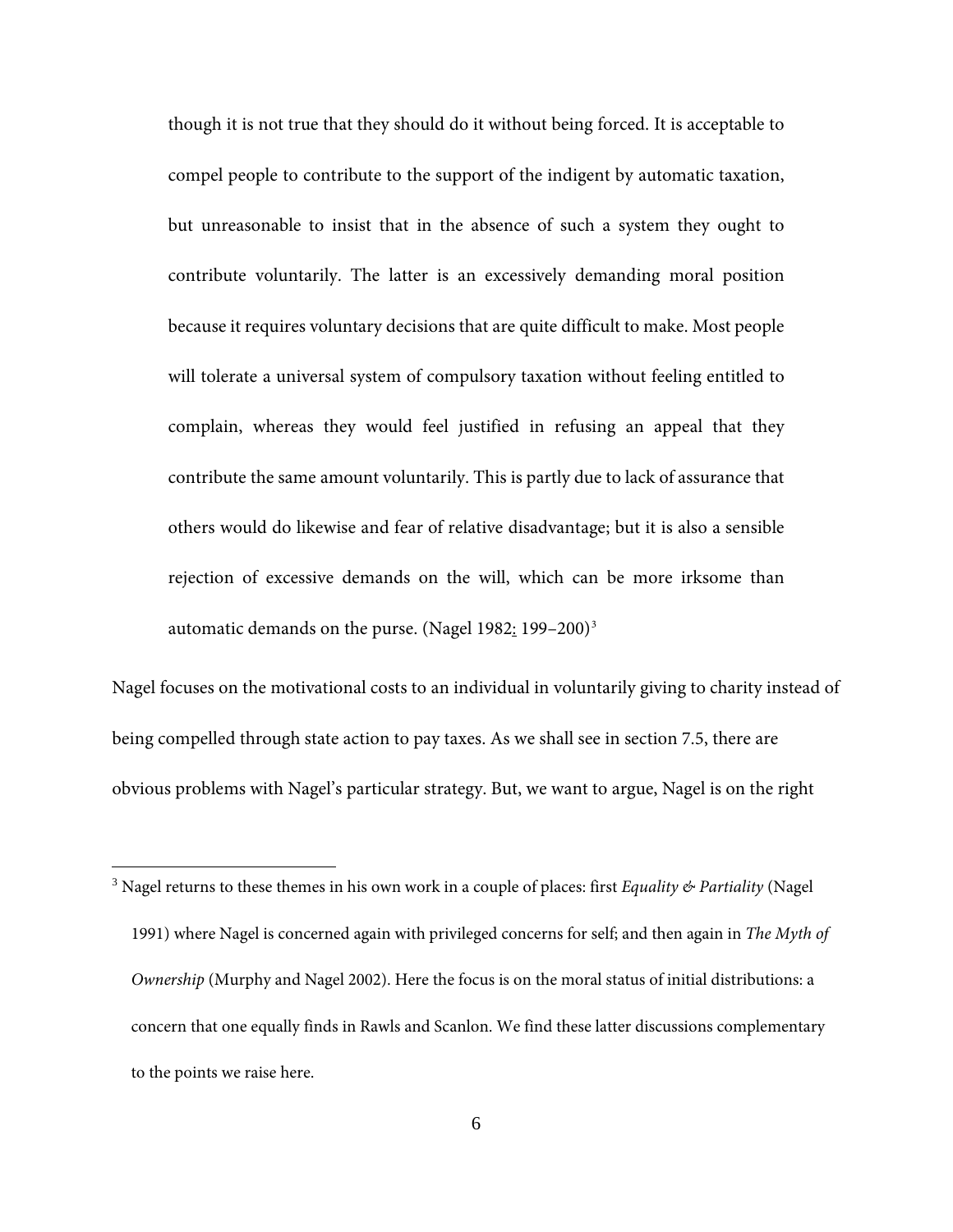track. One can construct an appropriate argument which focuses on what it would be reasonable or unreasonable for us to demand of other potential donors in arranging payments.

In this chapter we want to suggest that this line of argument best explains the attitudes we should have towards paying taxes beyond the prudential concerns which lead to paying for armies, diplomats, health and employment insurance, and police forces.<sup>[4](#page-4-1)</sup> We highlight certain deep theoretical problems with the first strategy and then elaborate the form we think the second strategy ought to take.

<sup>&</sup>lt;sup>4</sup> Although the welfare state as it has flourished in much of Western Europe is often seen as justified by redistributive concerns, it is to be doubted whether that explains the extent to which it has flourished since the nineteenth century. It may be more appropriate to see welfare state systems as combining two kinds of justification: (1) a form of mutual assurance for those who pay for it through taxation to avoid potential future hardship brought about through unemployment or illness; (2) a form of modifying the threat of radical politics or violent action from a deprived underclass. Certainly, the latter motivation dominated Bismarck's thinking; the former motivation was central to the ideology of the National Insurance scheme in the UK, and the extension of the Welfare State in several countries post-1945. One should keep in mind, therefore, that as things stand, the debate about the *redistributive* aims of the state concerns a very small element of the resources raised through taxation. (On the historical character of welfare measures, and different attitudes and values which affect them, see e.g. Rimlinger (1966). For different models of Welfare State systems, and their rationale, see Esping-Andersen [\(1990\)](#page-39-3).)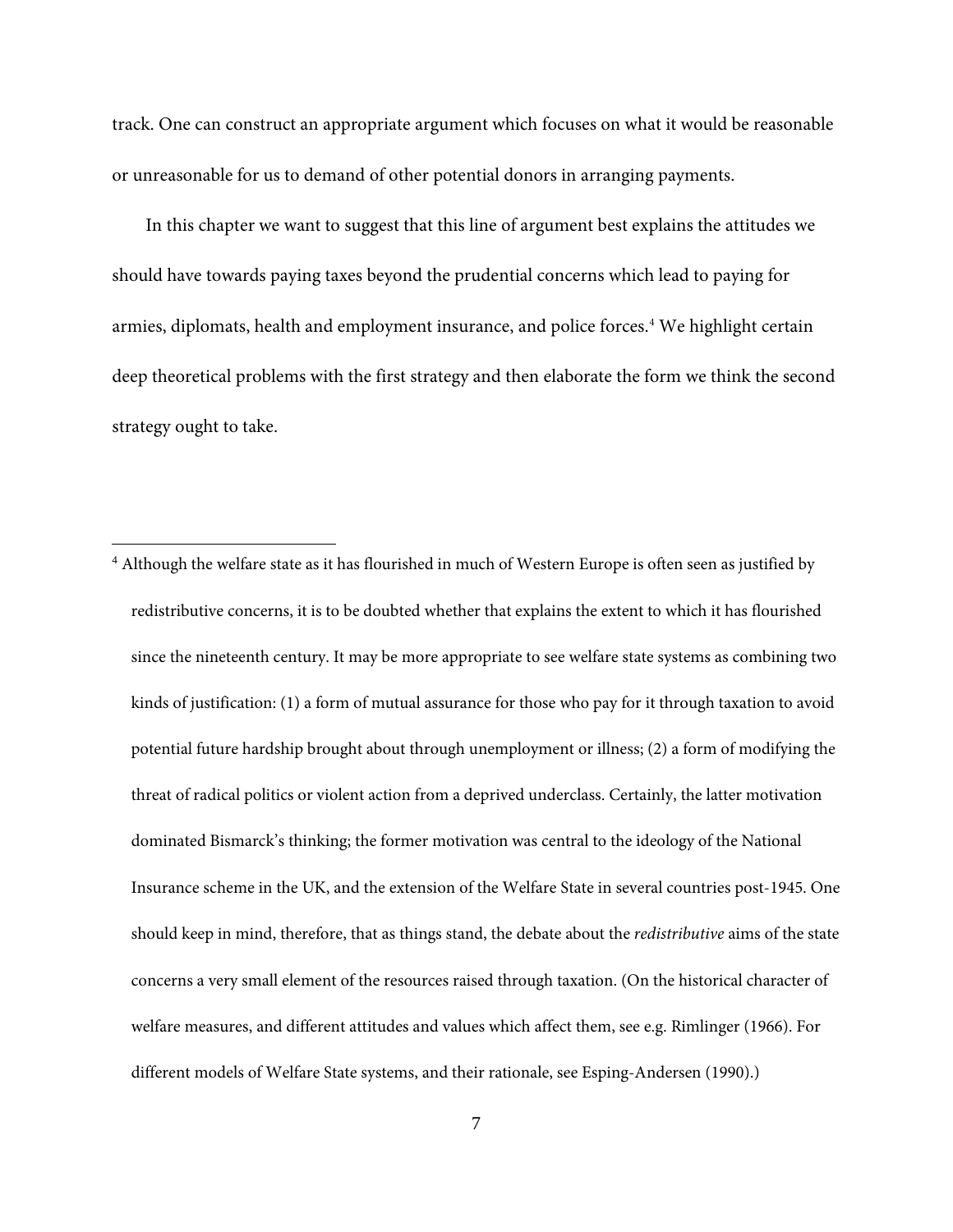While Nagel is on the right track in looking to the motivational costs of giving, his concerns need to be put in the wider context of situations in which we are motivationally compelled to do that which we think is a benevolent or charitable way to respond. An experience of variable frequency for those who live in well-heeled, urban habitats is that of being begged at. In many contexts, it is clear that the person begging is certainly deserving of some help or other. Whether or not one gives money in such a situation, one may feel unhappy with the kind of exchange involved. Charitable giving, we shall argue, takes over certain structural features of begging, and with it certain costs. Charities are a form of vicarious begging. Once we face up to the costs that charitable demands place on us, particularly the level of cost if sufficient resources are to be raised, then it is clear that it would be unreasonable of some to demand that all potential tax payers should be faced with the imposition of such vicarious begging. In other words: it is unreasonable for some to insist on imposing on all their preference for a minimal state, and the opportunity of choosing whether or not to give to charity given the costs this preference imposes on us all.

In section 7.2, we briefly address the political arguments about the rights of the needy and point out certain limitations of this style of argument. That leads us to focus from there on the claims of donors or tax payers. In section 7.3 we introduce the example of beggary and highlight certain essential features of this kind of transaction. In section7.4, we apply this model to the activity of charities, arguing that we should understand such activity as a form of vicarious or deferred begging. And then we derive, in section 7.5, an explanation from this of why it is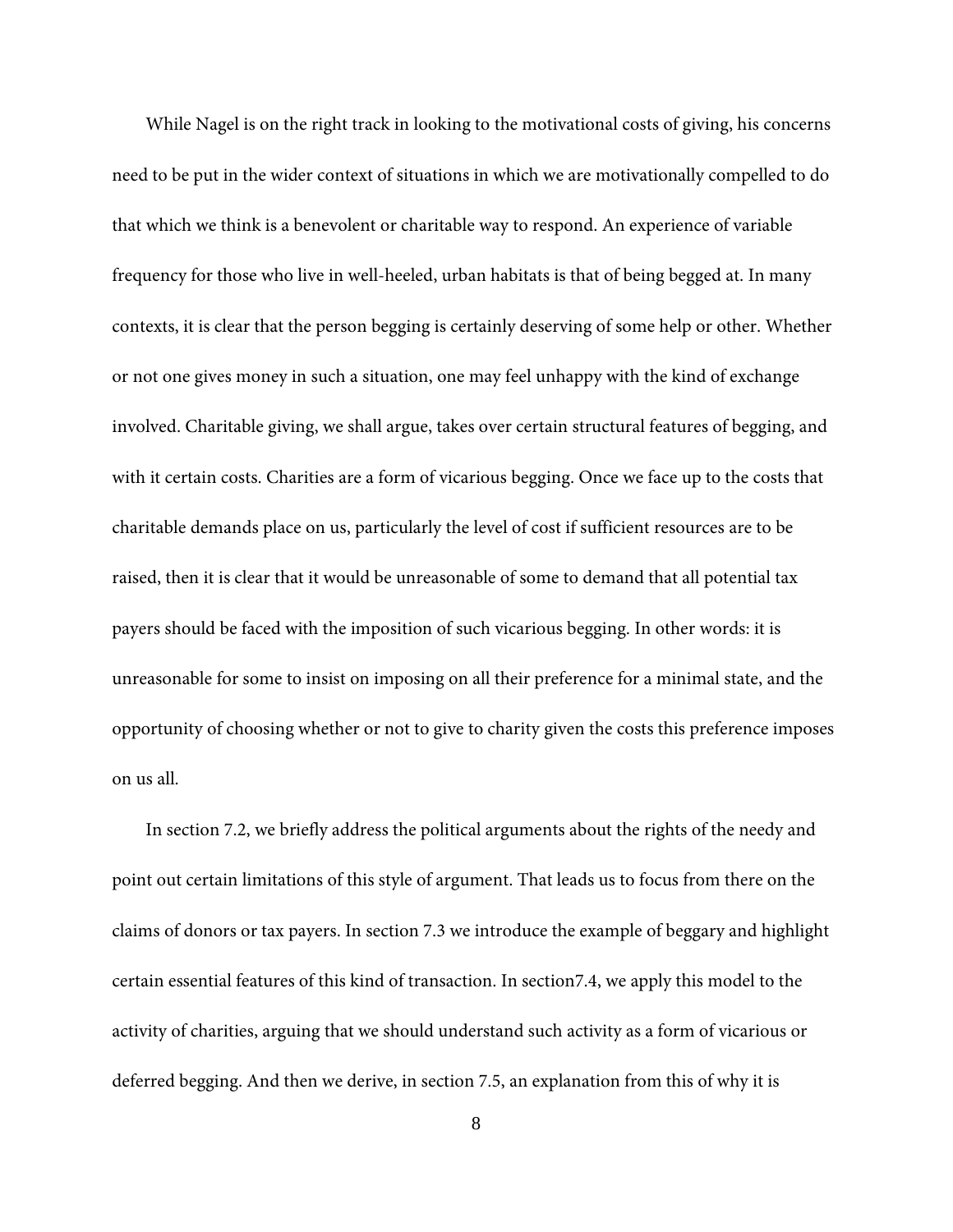reasonable for us to wish to limit the activity of charities and thereby to prefer taxation; in outlining this argument we contrast it with Nagel's account sketched above. The concluding section 7.6 then returns to the question of the status of consent and voluntary choice in social policy.

### 7.2 The Rights of the Indigent

With our eye on the recipients of aid, there seem to be two main considerations on the basis of which one might seek to claim the superiority of state aid over that of charities. The first concerns the relation of the destitute to charitable organizations: is there something demeaning, and *need there be* something demeaning, in seeking for, or receiving, aid from a charitable organization in contrast to the state? The second looks at the relation of the destitute to the state and the state's lack of activity if the destitute's needs are being met through charity rather than state activity: are the rights of individuals being violated if the state does not act? If so, what is the ground or basis of these rights directed against the state?

<span id="page-8-0"></span>Consider the first ground: *Is* there something problematic in the way that charities interact with their potential beneficiaries? Before one affirms too quickly the charge that charity is inherently demeaning for its targets, note that there are charities which provide benefits to individuals which we don't tend to think of as humiliating for one to receive. Many academics are grateful to private grant-giving bodies for funding research, or research leave (in the UK most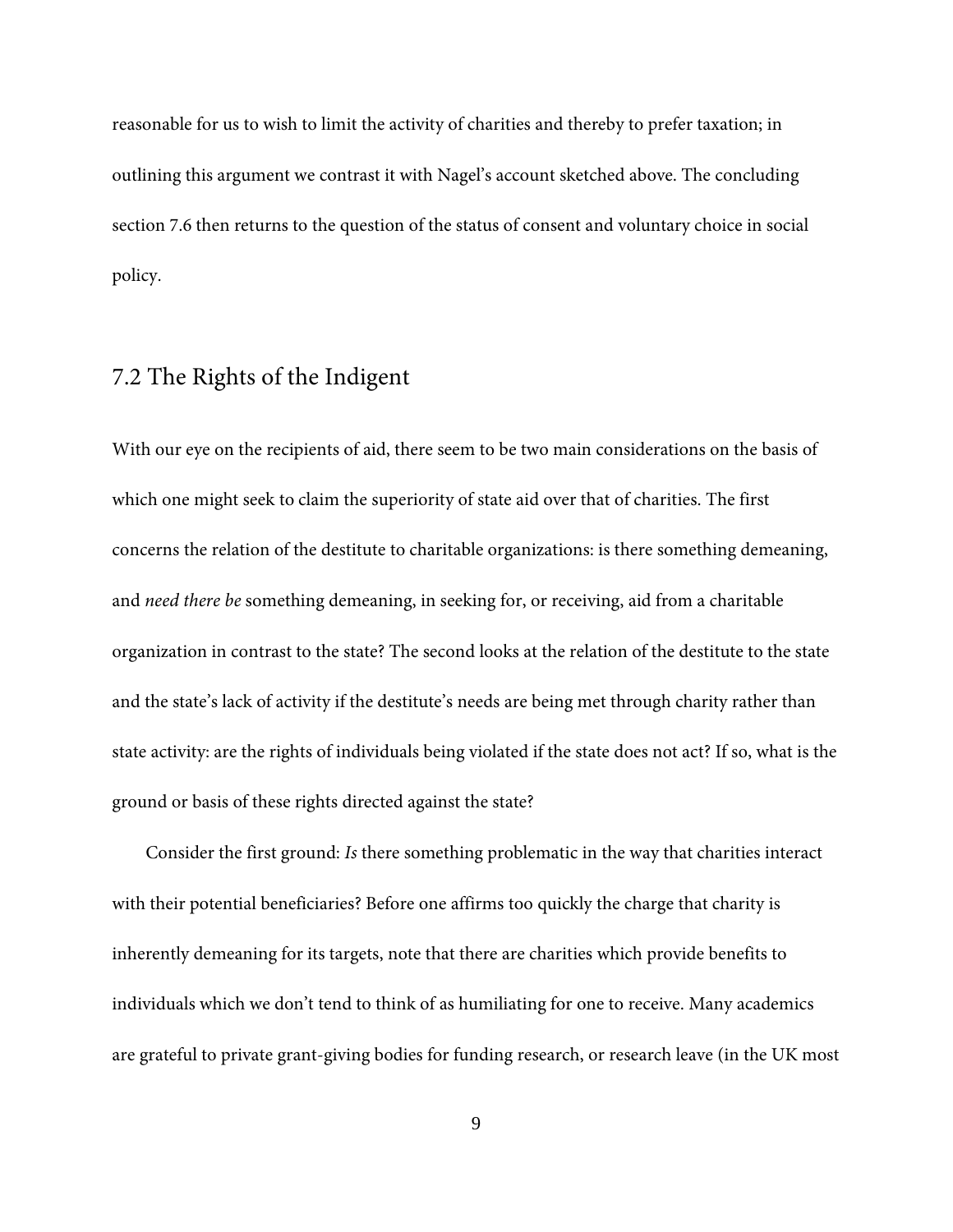notably the Wellcome Trust and the Leverhulme Trust). Few would think it more demeaning to receive these funds from such institutions than from the government. On the other hand, one might point out that, whatever academics may claim, they do not approach the charities out of a bare concern with their own needs—this is a competition where much esteem is associated with the gift of research resource—and the charities in turn do not raise the resource they distribute through these competitions from individual donations. Do these two differences alone explain why in the more general case of charitable aid there should be something demeaning for recipients of charity?

One way in which one might seek to tease out the potential problem here is to look to a more informal manner by which the destitute seek to raise funds: begging. For, one might think, it is fairly salient that begging is a demeaning activity for those who engage in it. So, if charities directed at the servicing of needs do no more than provide us with an institutional form of begging, the demeaning status of beggary carries over from the informal activity to the institutional form.

<span id="page-9-0"></span>More specifically, the concern can be put like this: begging typically involves a beggar demeaning him or herself before a potential donor, offering him or herself as a supplicant. But the institution of charity does not remove this status of being a supplicant for aid, so a destitute recipient of charitable aid may feel him or herself to be in the position of a beggar, and thereby feel demeaned by the exchange.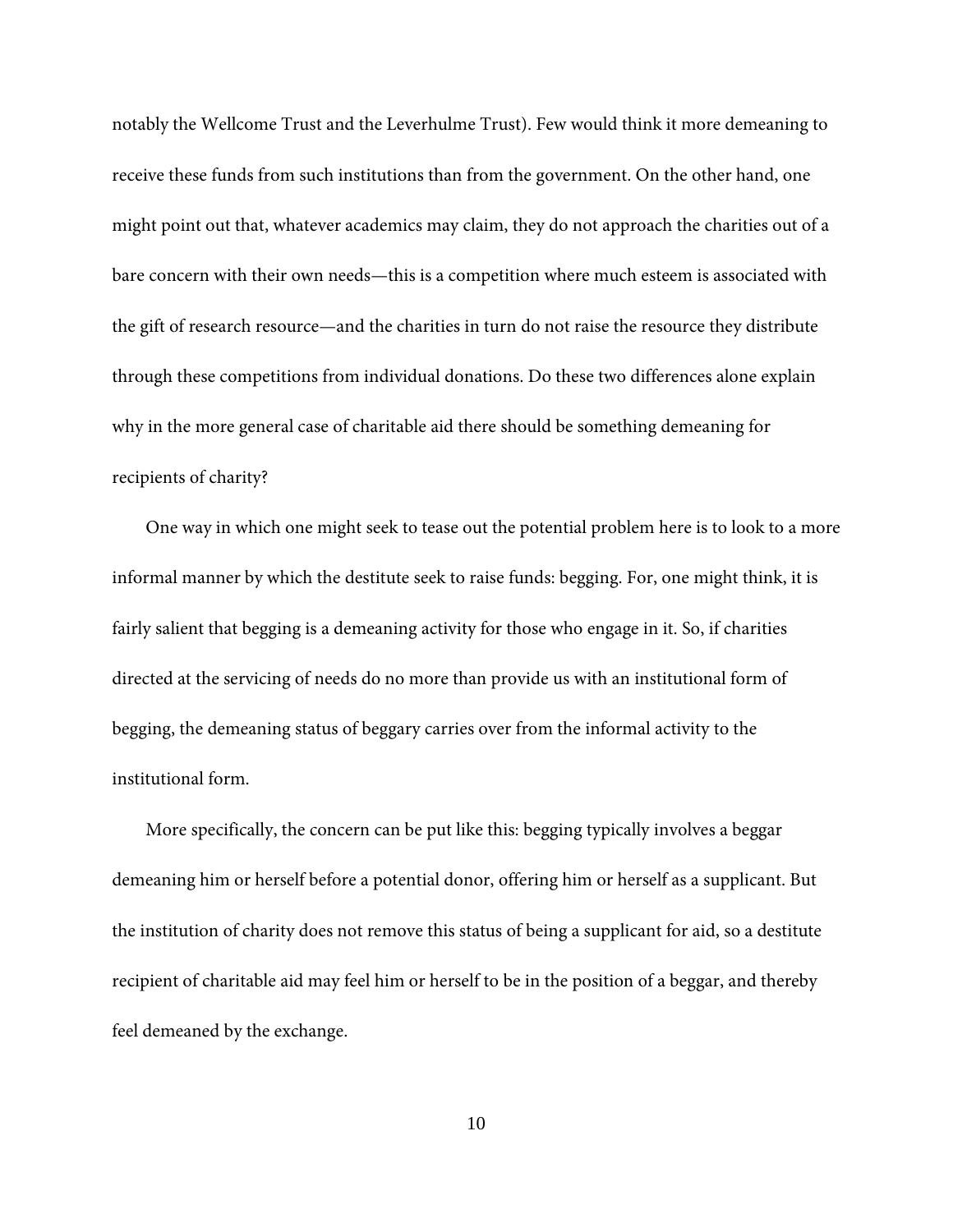It certainly is plausible to think that there is an essentially demeaning element in begging: that is, that there is something inherently demeaning in having to present oneself as supplicant, and so as socially inferior to the person to whom one begs. In begging one is put in a position of inferiority, so if charity is no more than institutionalized begging, the same may be true of it. And this thought, that charitable handouts necessarily involve social hierarchy, is certainly one of the powerful images behind the idea that the needy have a right to aid, and that it should not merely be a matter of whim on our part to look after them. But however powerful the image is, and however forceful it may have been in criticizing the organization of some charitable associations in, for example, the nineteenth century, it is puzzling why it should be thought to apply *of necessity* to any aid-giving activity by charities. That is, even if begging is essentially a demeaning activity, the case for thinking of charity as simply institutionalizing the role of supplicant has not been established.

An officer of a charity who acts to meet one's urgent needs, be they housing or subsistence, does not necessarily have to be the person who is making the donation to the charity in the first place; nor are they obviously acting in any way as the officer or representative of that person. Indeed, in direct opposition to this worry about the demeaningness of benevolent aid, one might point out that one of the great advantages of charitable organizations is precisely that they allow the possibility of someone asking for funds through a relatively anonymous functionary. The functionary does not have to pretend to social superiority, and the needy person does not have to act out any social inferiority in putting his or her case.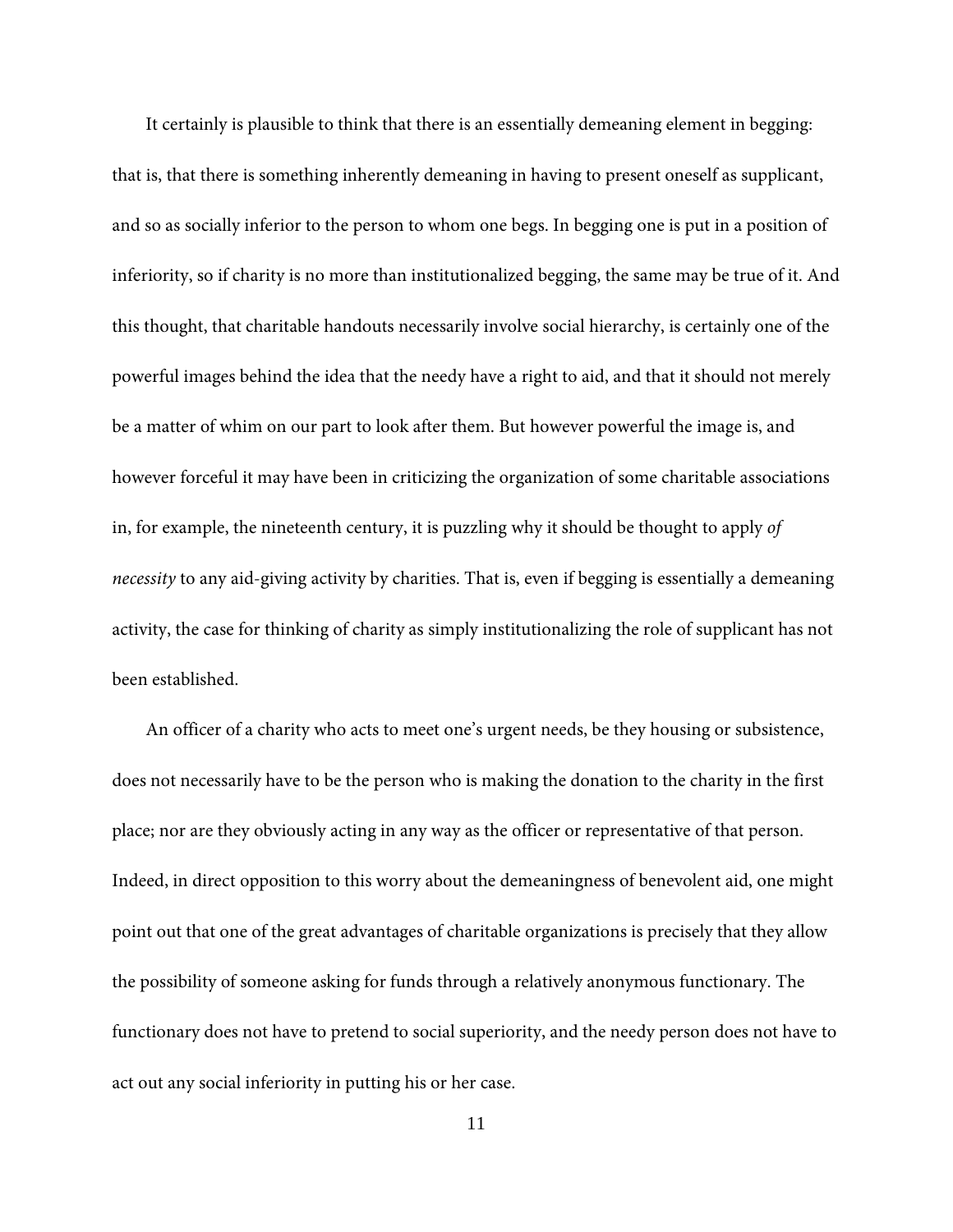Of course, quite consistently with this, one might complain that, as a matter of fact, the charitable organizations we actually have regularly demean or patronize their destitute clients. This is something we think open to dispute;<sup>[5](#page-8-0)</sup> but there is still a more significant point to note from a philosophical perspective: that there seems no good reason to think that charities have to act in ways which *necessarily* are demeaning to the individuals to whom aid is offered. Without any argument to show that charities inherently debase their clients, we have no grounds as yet to show that the robust state is necessarily superior to the combination of minimal state and private charity.

On the other hand, the idea that there are parallels between the activity of begging and the institutions of charitable aid is one we think should be taken very seriously. Although there are significant contrasts between being the recipient of charitable aid and being a beggar; we will argue in section 7.3 that there equally important similarities between the role of raising funds for a charity, and acting as a beggar. But that anticipates our discussion of the concerns of donors. If the destitute are not essentially demeaned in receiving charitable aid, we need to look to the second ground for supposing a privileged role for taxation: the alleged rights of the destitute against the state.

<span id="page-11-0"></span> <sup>5</sup> There are, after all, a wide range of charitable bodies, funded in diverse ways and with diverse aims. Many of the housing charities in the UK concerned with the plight of the homeless, for example, display a keen awareness of the power relations involved in offering aid to the destitute.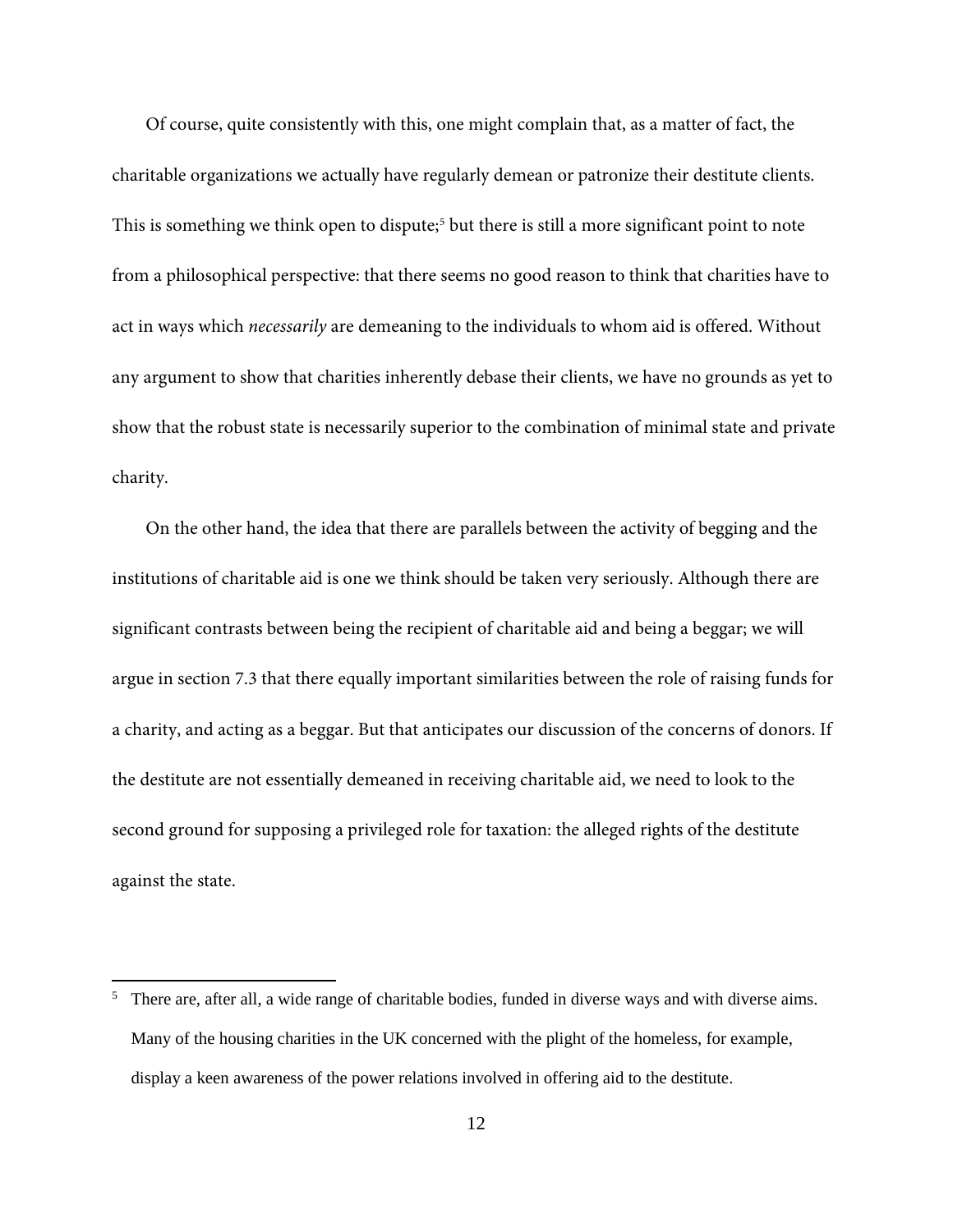The complaint here seems to be that all the destitute have a right to have their needs met, and the failure of the state to act on behalf of these rights indicates a lack of respect for the destitute, thereby demeaning them. Certainly, the talk of rights and rights violations here have been politically potent, and may encourage us to feel appropriate sentiments of fraternity and outrage at the neglect of fellow humanity. Nonetheless, the line of reasoning which results from these thoughts when one tries to articulate it properly in terms of the rights of the destitute against the state is a puzzling one.

The problem here is to understand the precise way in which the needs of the destitute give rise specifically to rights, and moreover do so not against specific individuals, but against the state. Start first with the idea that has moved so many utilitarians, from the radical philosophers of the nineteenth century on, that it is one's duty to do more good rather than less. Where needs are present at all in the world, there will be overriding demands on us to meet those needs; or at least there will be so given the further empirical assumption that meeting those general needs will promote happiness more than other courses of action. This will get us that each with sufficient resources is under a moral requirement to provide for the destitute. But that is not yet what the argument requires: the argument requires not only that we have a duty to help the poor, which the requirement would establish, but also that in turn the poor have a right against us to have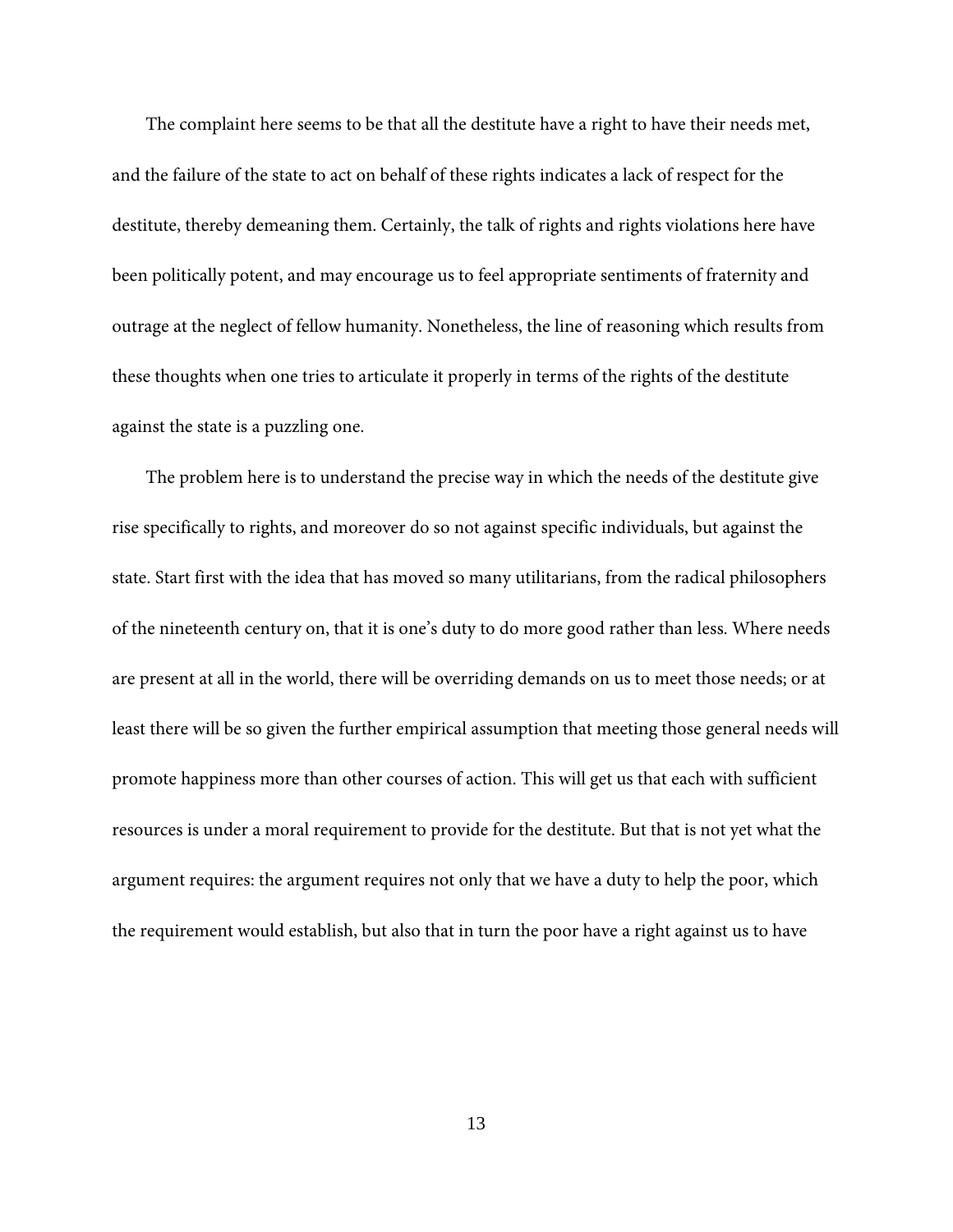that aid. Even were it true that every right issues in a duty, it certainly does not follow that every duty establishes a right.<sup>[6](#page-9-0)</sup>

Moreover, the idea that we have an absolute duty to bring about the best result is, to say the least, a controversial one. Among the many who reject this theoretical commitment, it is more commonly accepted that we have instead *imperfect* duties of benevolence which we owe to the rest of humanity. Rather than saying we are required in every situation to do that which brings about the most good or happiness, many suppose that we simply have a duty to help others in need, and to do good where we can. Duties are imperfect, as opposed to perfect, in as much as there is no way of acting such that in so acting one has discharged exactly what one owes. A perfect duty specifies what it takes to be compliant with that duty, an imperfect duty does not. If duties of benevolence are imperfect duties, then there is no upper, nor any lower bound, on what is required of us in aiding the needy.

On this conception of imperfect duties of benevolence, these duties are not typically restricted just to one's family or the widening circle of interest around one. Rather we recognize that in as much as anyone is in need, they have some claim against us. So, the primary duty of benevolence that we all have is not directed to any one individual. If Mabel or Harry is in need, then one may have a duty to give to either, or to both, but not because one had a more

 $\overline{a}$ 

<sup>6</sup> And the most notorious of the radicals, Bentham, famously dismissed all talk of right as nonsense on stilts.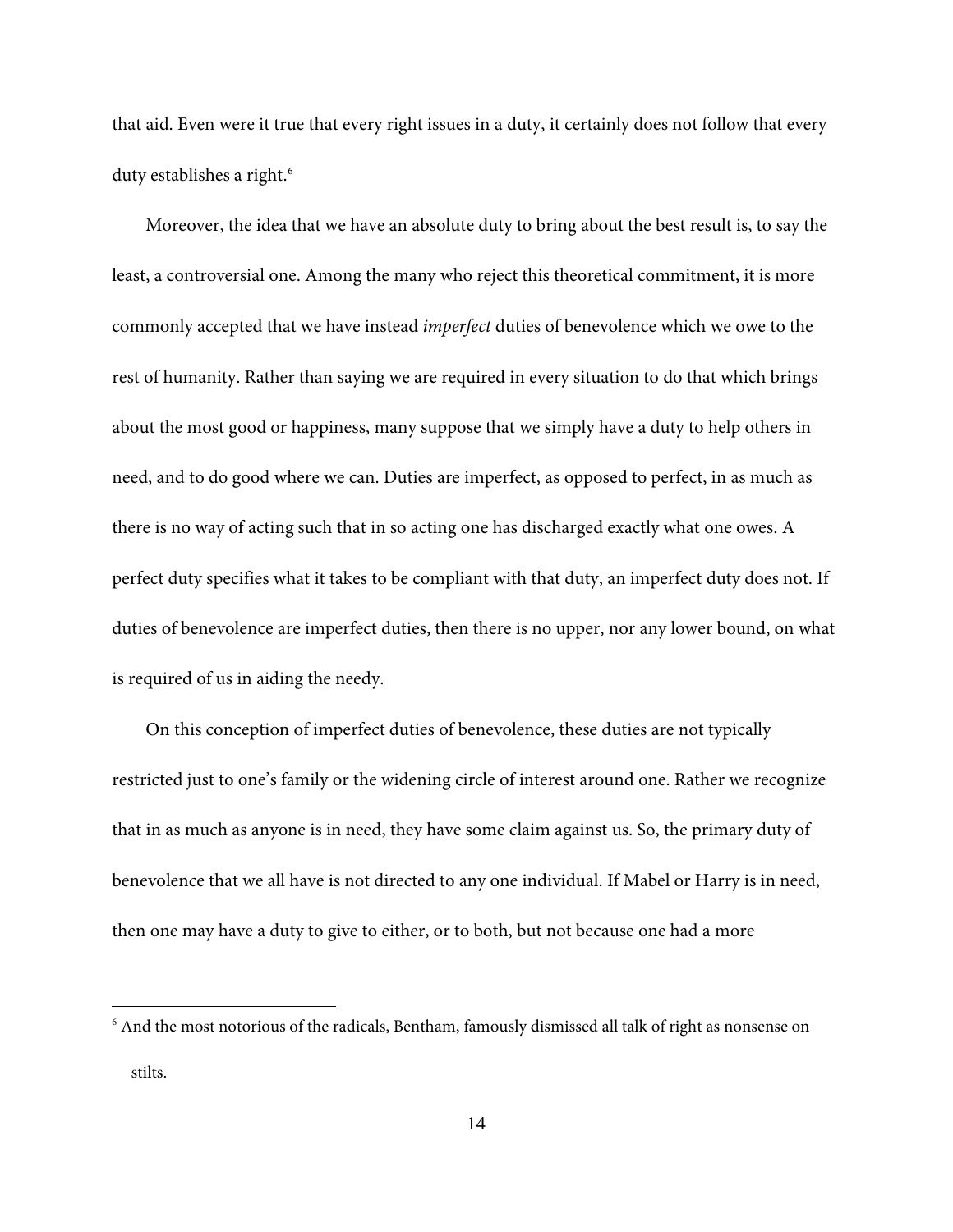fundamental duty to Mabel to meet her needs, or to Harry to meet his. One has a duty to meet needs where one can, and as it turns out Mabel and Harry both have needs which one can meet. This suggests an asymmetry between agents who have duties for meeting needs on the one hand, and any *right* that those receiving benefit would have back against them on the other.

Given that duties of benevolence are imperfect duties, a person who will benefit from the giving of aid normally does not have a right with respect to any given individual who may meet their need. (Perhaps one should think that within families, such specific rights and duties are generated, but that is not our concern here.) It is not that Harry, deprived of all resources and means of acquiring them through effort, has a right against *you*, a particular individual, that you should provide for his well-being. Or so, typically, we think. Rather we recognize that each of us, and hence all of us, have duties to help Harry and others in their need. We also recognize that probably we could do more than we do, perhaps much, much more, and we can recognize this without necessarily affirming the kind of overriding demands on our actions which Peter Singer, or Peter Unger, insist on.[7](#page-11-0)

 $^7$  See e.g. Singer [\(1993\)](#page-39-4) and Unger [\(1996\)](#page-39-5). These perspectives notoriously draw on consequentialist considerations to argue for quite surprisingly high demands on each every one of us to redistribute wealth. However, the growing popularity of effective altruism in recent years reflects a different way of thinking how we can all better use resources at hand to make a real difference; see, most notably, MacAskill [\(2015\)](#page-39-6).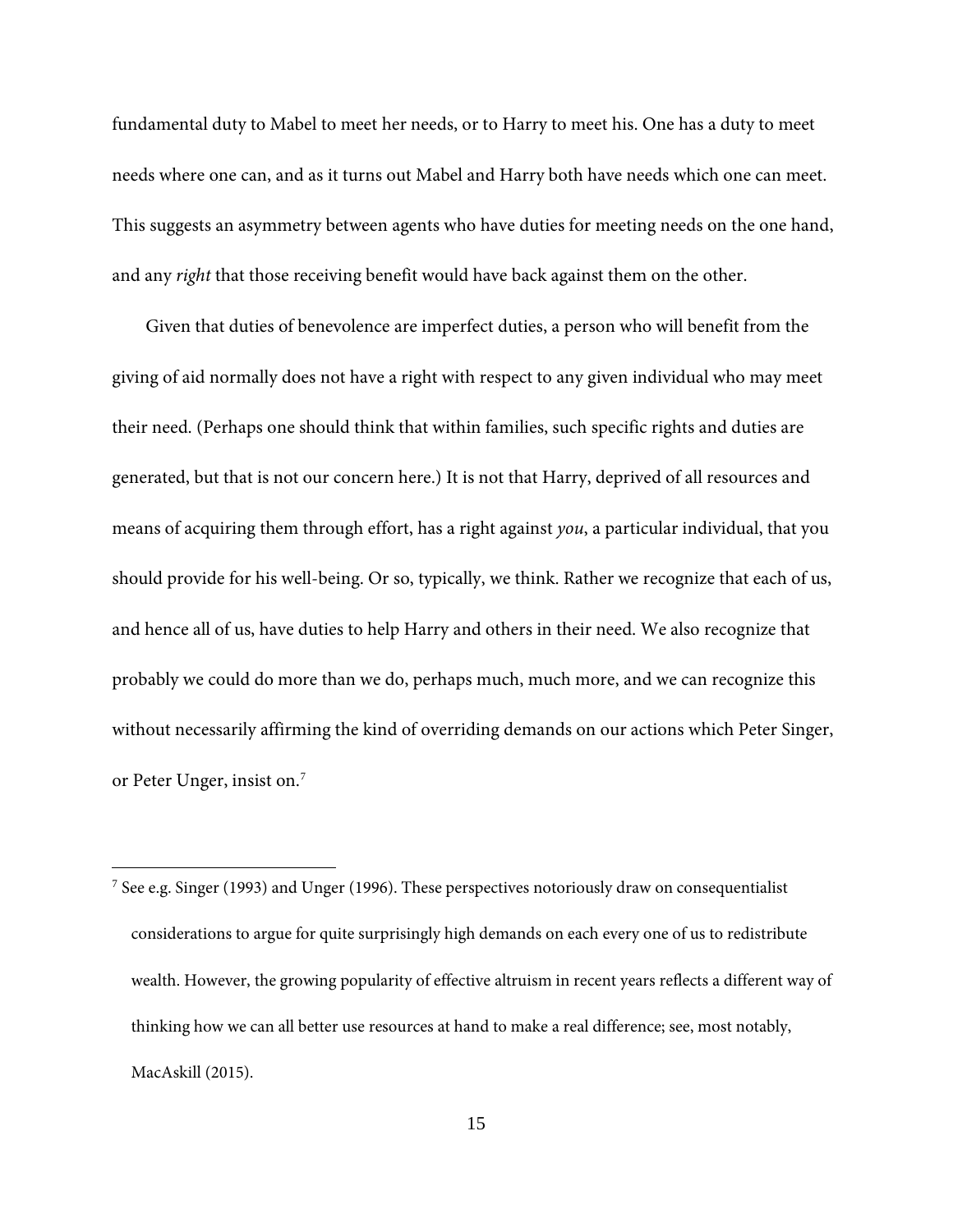Even while we recognize that there are duties that we all have towards the poor, there is reason to deny that corresponding to these duties are rights that the poor have against any one individual or against each of us. So, the initial case for insisting that the destitute's rights have been violated is not established simply by pressing the intuitive thought that there are requirements or duties on us of aid to the needy. What more can be added?

So far, we have left out of account one essential element of this political argument: that the right in question is not against any one person or group of people, but rather against a distinctive political agent, Leviathan himself, the state. So, the next move is to ask whether there is a way of showing that given the existence of the state, there is thereby an additional right against that entity for welfare, beyond the duties that we all have of benevolence.

Rather than assessing all the arguments that one might employ at this point to generate an answer, we want to raise a more general concern about this strategy of argument. Given the absence of rights against people in general, this strategy will be successful only if we can show that there are specific states (or state institutions) against which the destitute have a right that has been violated. But what kind of grounds can be established which show that the destitute have rights against some one specific state as opposed to any other? There is a concern both about generating a sufficiently wide range of destitute individuals as the bearers of rights, and about finding suitable target states as the unique bearers of the corresponding duties.

<span id="page-15-1"></span><span id="page-15-0"></span>The simplest way of illustrating this worry is to think in contractual terms, as the rhetoric of so many welfare insurance schemes encourages us to. If you have entered into some kind of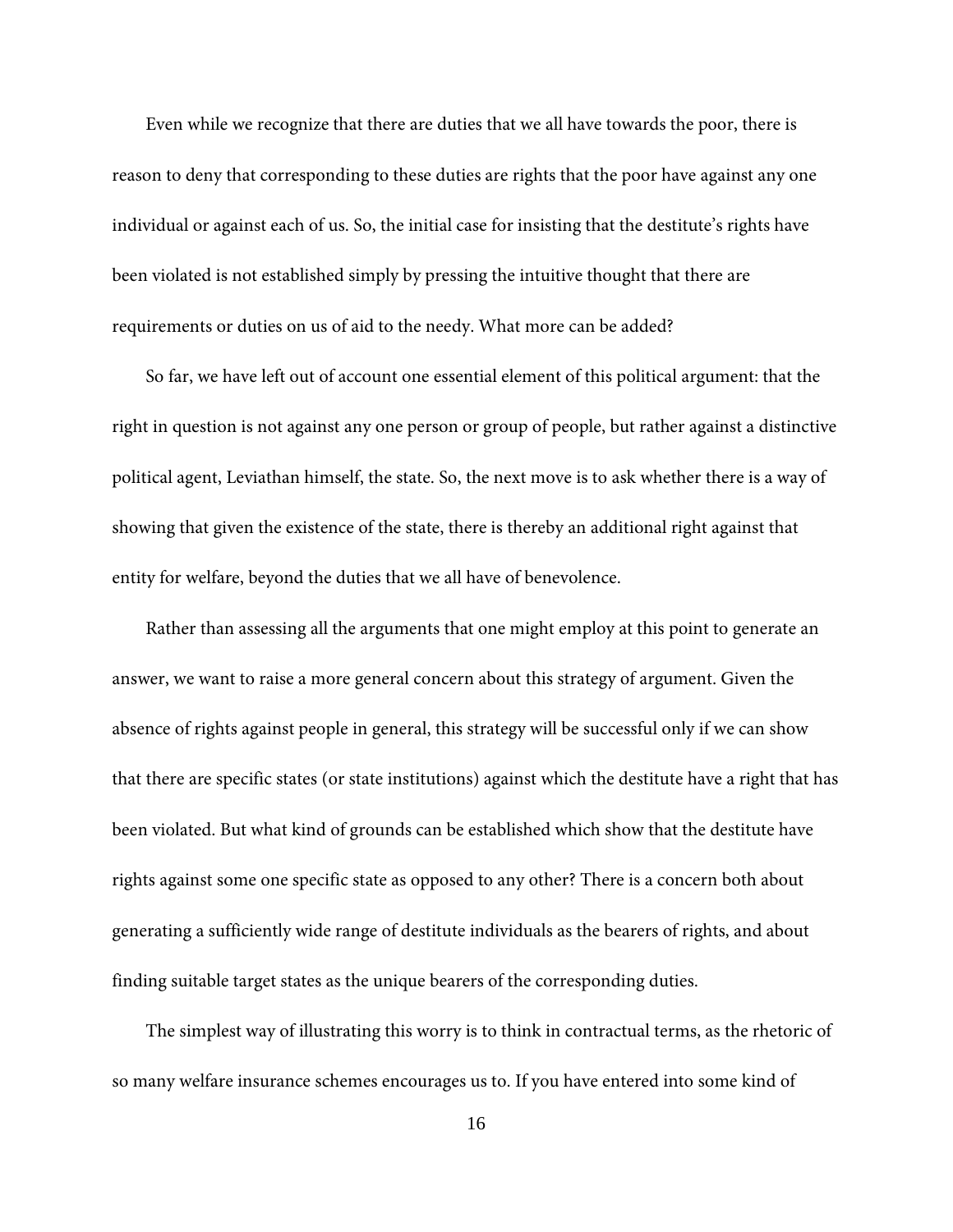contract with the state, or the collection of people who make it up, where in return for certain activities (being a good citizen, or member of the workforce, or such like), you have an entitlement to your needs being met, then talk of a specific right makes sense. You may claim that the contract in question grounds the specific claims that you have against others. The contractual image of our relation to the state makes it easy to think in terms of having rights against it. At the same time, the image immediately raises precisely the problems raised above concerning scope of coverage and specificity of target.

What counts as entering the contract with a specific state in the first place? How should we characterize a remotely plausible account of the kind of action which could count, at least tacitly, as entering into the contract? Correspondingly, how can we get this picture to apply sufficiently generally to those we think are owed aid? For there are a broad range of people who we think should have their needs met, even if they do not seem to have acted in ways which amount to a contract with the state or other citizens—from new-born babies, to the travelling destitute who pass through a country's borders, to distant strangers whose geographical distance from us does not deprive them of a claim on our concern.

The more concrete we can make the suggestion that someone has entered a contract, the easier it is to make sense of a specific right directed at some particular state. But the cost of this is to exclude many of the destitute of having any such right—being too young, infirm, or fleet of residence to have enacted the contractual bond. So, the more that we press the breadth of needy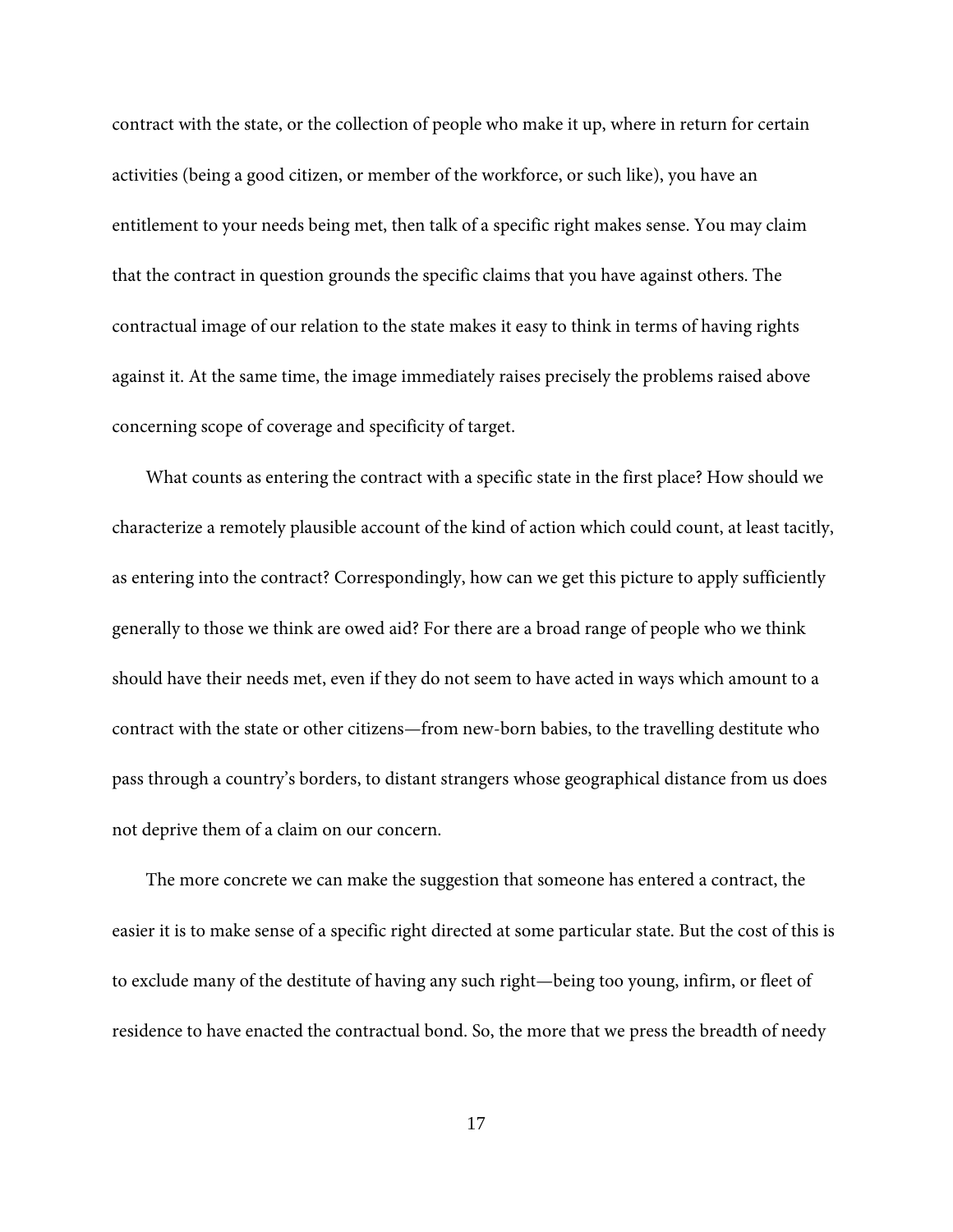to be covered, the less clear the fiction of a contract becomes, and with it our grip on the idea of any specific right.

That is, one can make good the claim that the rights of some individuals have been ignored, only if one supposes that they bear a special relation to a given state, and not to any other social organization, nor to any other state. But, as is notorious in the discussion of political obligation and the social contract, the grounding of such a specific relation to just one state is rather murky. Many more people are affected by the activity of any given state than are candidates to be its citizens. The choices that particular societies make as to who qualifies for the various forms of welfare provided seem to be determined through variable historical factors, and not a general recognition of the rational conditions under which individuals belong within its net of care.

While the claims of need of others may be very salient to us, and the duties we all bear to act so as to meet needs are fairly obvious, the right that any individual has to have a need met is rather more obscure. We move from the entirely intuitive thought that there is a moral demand on all of us to meet the needs of the badly off, to the rather more slippery idea that there must be some entity against which the needy have a right. There seems to be no clear theoretical account of how the state institutions which have actually come about do so in a way to give rights against them to the needy. Nor do we have a clear overview of the legitimacy of the state such that were states instituted in such a way then they would bear the duty which would mirror that right.

It seems better, then, to recognize the more basic thought that we all as individuals bear an imperfect duty in this realm, without seeking to strengthen it by the additional problematic idea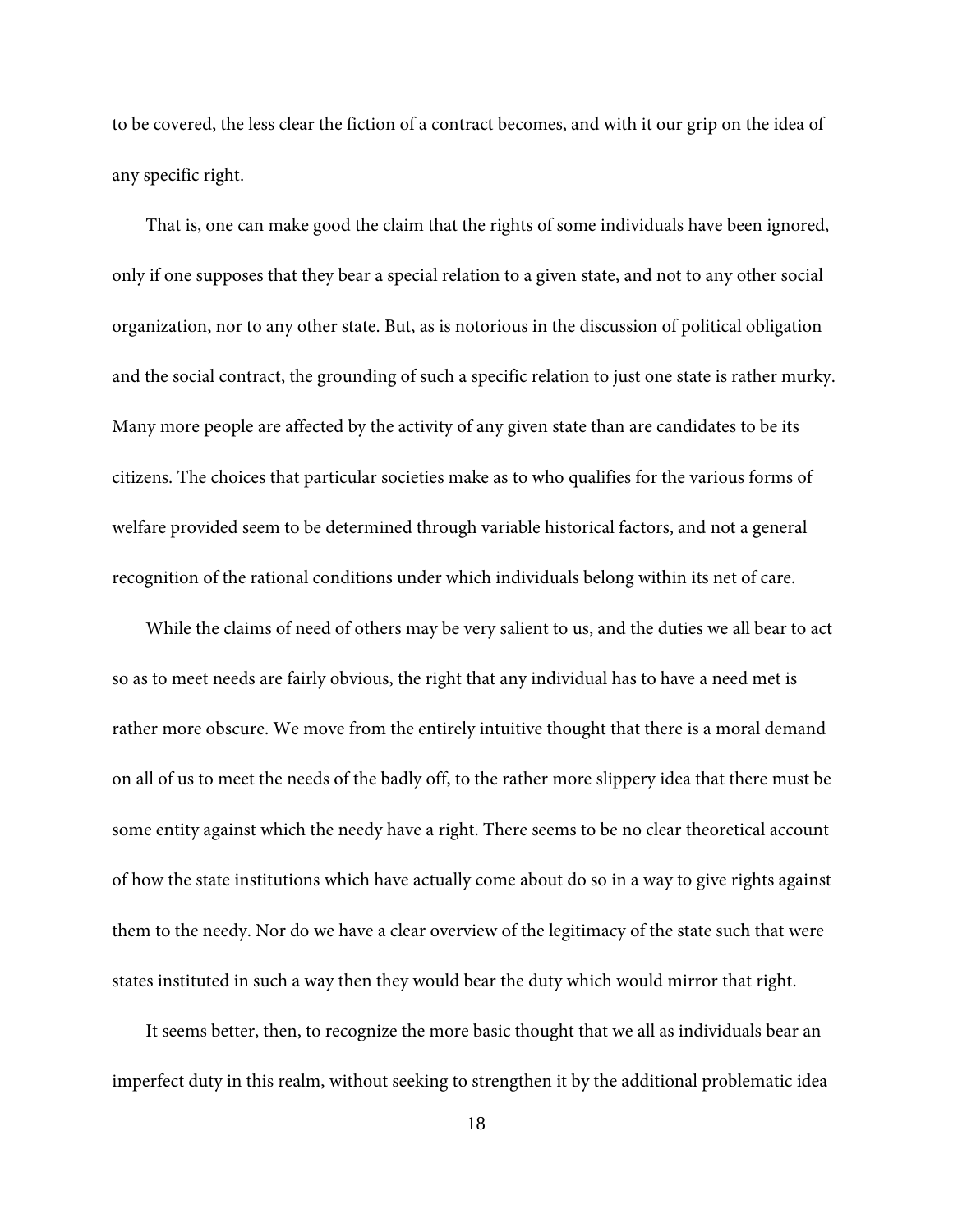that there is in addition a right. Of course, this is not to demonstrate that individuals don't have a special relation to the state which grounds a right. What has been thrown into doubt is rather the centrality of any such right in explaining our reaction to the destitute by reference to such a right. It is clear to us that people have a claim on our resources and that this feeds into questions of how social institutions should be organized. It is not clear that people have a right through being needy to demand that social institutions operate one way or another. Although claims of right seem to have a special force in political debate, in our theorizing they bring with them heavy burdens of justification. It would be better if we could explain the appeal of non-minimal systems of taxation without having to rely on such substantial assumptions.

Before we rest everything on the existence of such rights, we would do better to look for other, more evident, grounds for preferring a system of redistributive taxation. Can one find another ground for defending the use of taxation? We suggest that it is best at this point to shift our concern from the beneficiaries of welfare distribution to the interests of those from whom resources are claimed either through charitable giving or coercive taxation.

## <span id="page-18-0"></span>7.3 Begging & Charity

Our suggestion will be that those with resources to answer their moral duties to aid the destitute have an interest in the existence of a system of redistributive taxation over one where aid is provided solely through charitable action and donation to charities. To develop the case, we need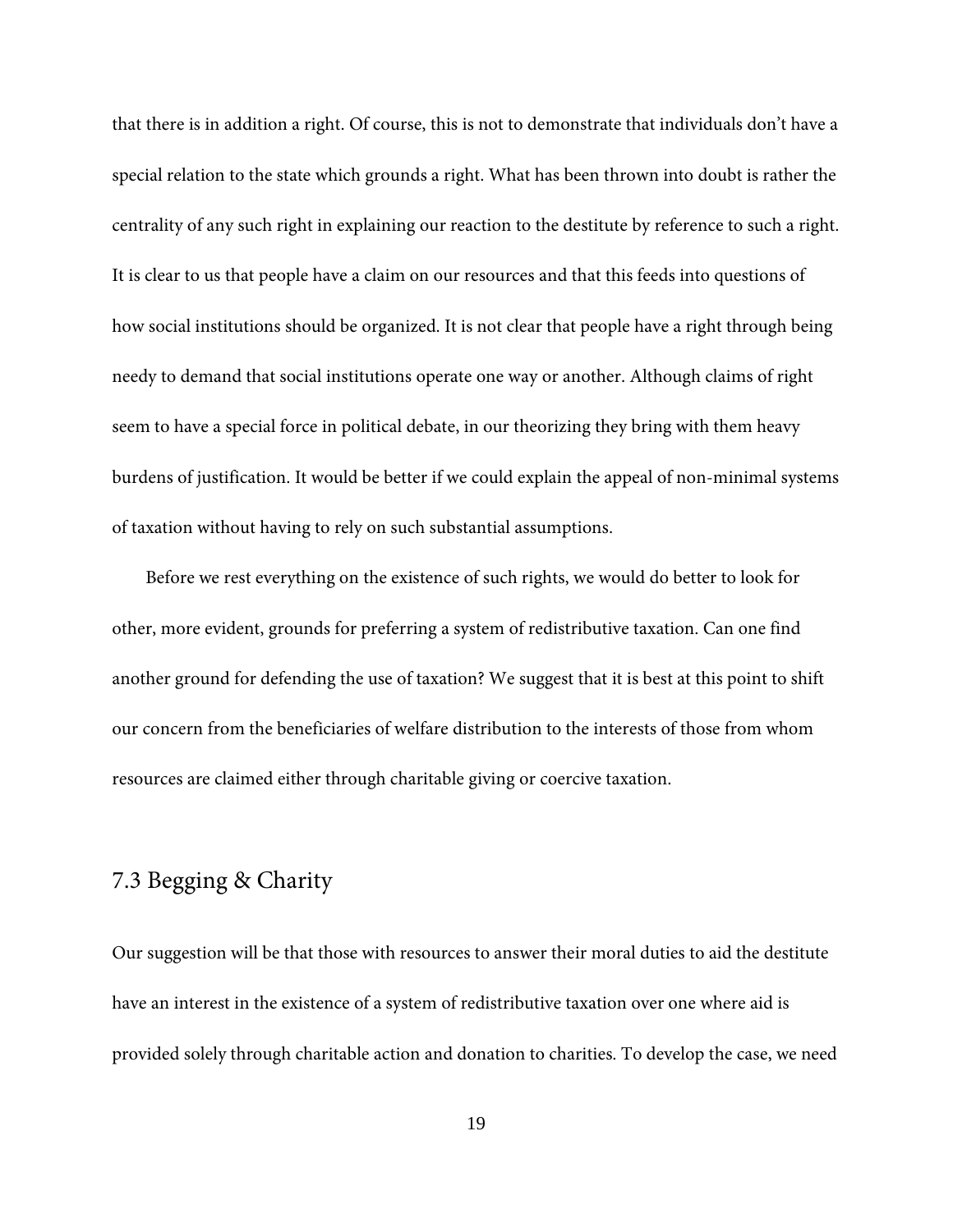now to turn more focus on one issue which was briefly raised at the outset of section 7.2: the similarities and contrasts between begging and charitable organizations.

Typically, acts of begging require the beggar to make him or herself supplicant to another in demand of alms, or more abstractly, resources to meet his or her needs. Where a beggar is successful, the person begged at will act out of charity, and from a motive of benevolence provide something towards the beggar's manifest needs. It is common to view begging as an activity that is demeaning to both parties, and to think that there are good reasons for societies to organize themselves so as to minimize or eliminate begging as a public activity.

Here it is noteworthy to compare and contrast begging with usury and prostitution. In many societies for a long time the provision of money at interest to others was thought to be a shameful activity. It was either officially outlawed or tolerated only for some groups in society who were then treated as engaged in something shameful. For us now, in a society in which the provision of credit is recognized both as a necessity and as a vehicle of economic activity, it is difficult to see how there could be anything inherently wrong in the transactions of money lending, independent of the general attitude to usury. Typically, now we recognize a difference between a morally neutral notion of money lending, and those forms, the activities of the 'loan sharks', which involve exploitation or other forms of wrongdoing.<mark>[8](#page-15-0)</mark>

 $\overline{a}$ 

<sup>&</sup>lt;sup>8</sup> For an ambitious survey of the history and varieties of structures of debt and lending, see Graeber [\(2011\)](#page-39-7).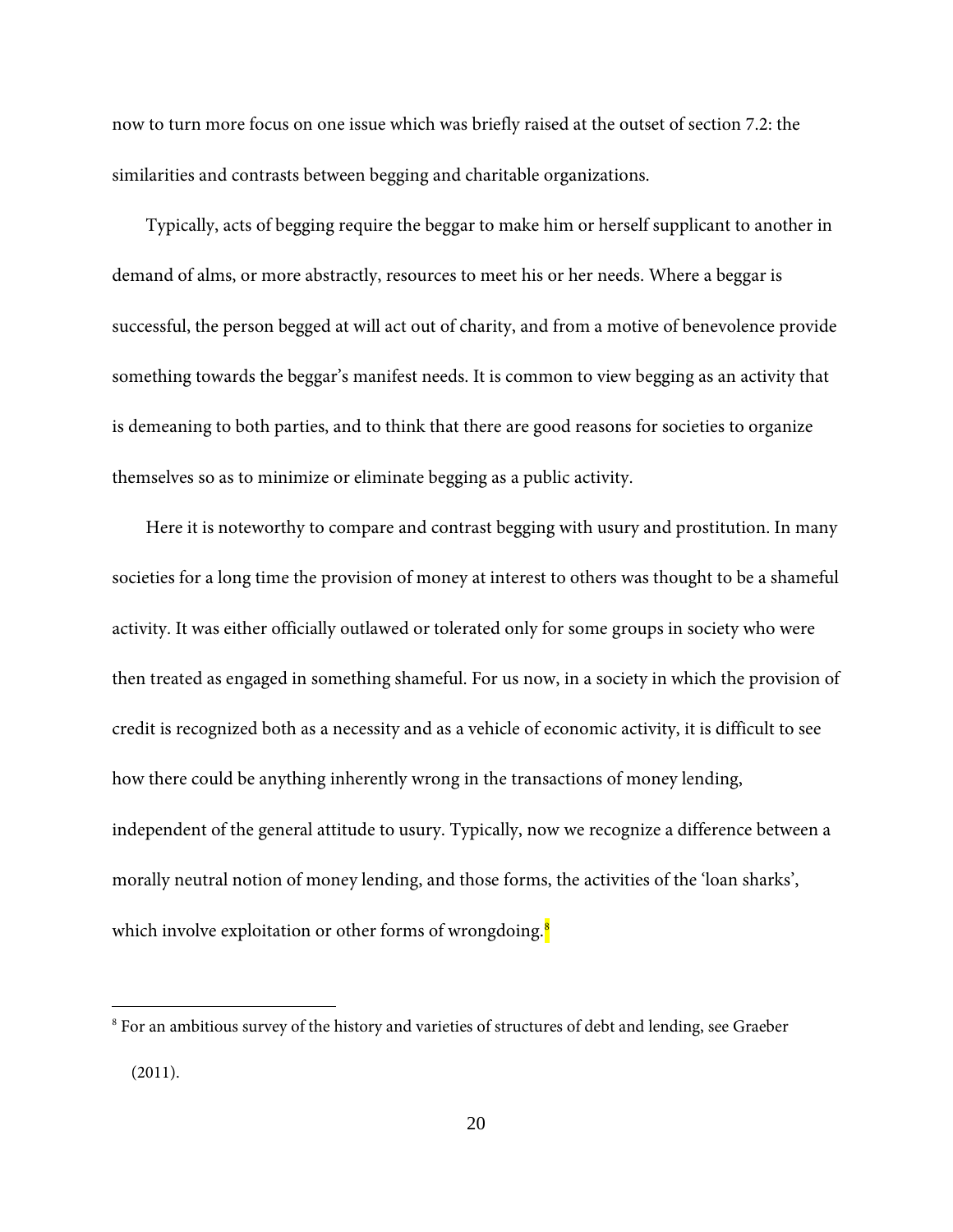Where money lending is now a central activity of all commerce, prostitution is generally still thought to be a demeaning activity (again for both parties). Yet, while one may find the actual development of prostitution within our society something which requires action to alter, it is not obvious that what is wrong with prostitution can be located in the idea simply of exchanging sexual favours for benefit. That is, even if there is something inherently shameful in prostitution as it has developed in our societies and as it is liable to develop, still that element may not reside essentially in the interaction between prostitute and client. So, it is correspondingly unclear that one would require of the just society that there should be no market in exchange of sexual favours for profit, even if the only such permissible markets would not be what we thought of as traditional prostitution.<sup>9</sup>

In contrast to both of these examples, we want to suggest that there is something about the very act of begging that involves something demeaning for beggar and person begged at. There could not be a society with an institution of begging that did not systematically involve

 $\overline{a}$ 

<sup>9</sup> Of course, some philosophers have sought to argue that there is something intrinsically wrong in at least female, heterosexual prostitution. But it is difficult to find more in these discussions of the wrong of prostitution than the expression of the social disapproval of the trade; and that may be essential to the social practice of prostitution per se, but not necessarily market labour in sexual favours. See Véronique Munoz-Dardé, 'The Priest, the Liberal and the Harlot: Liberalism and Sexual Desire' (in preparation) for a more elaborated discussion of the issues raised here.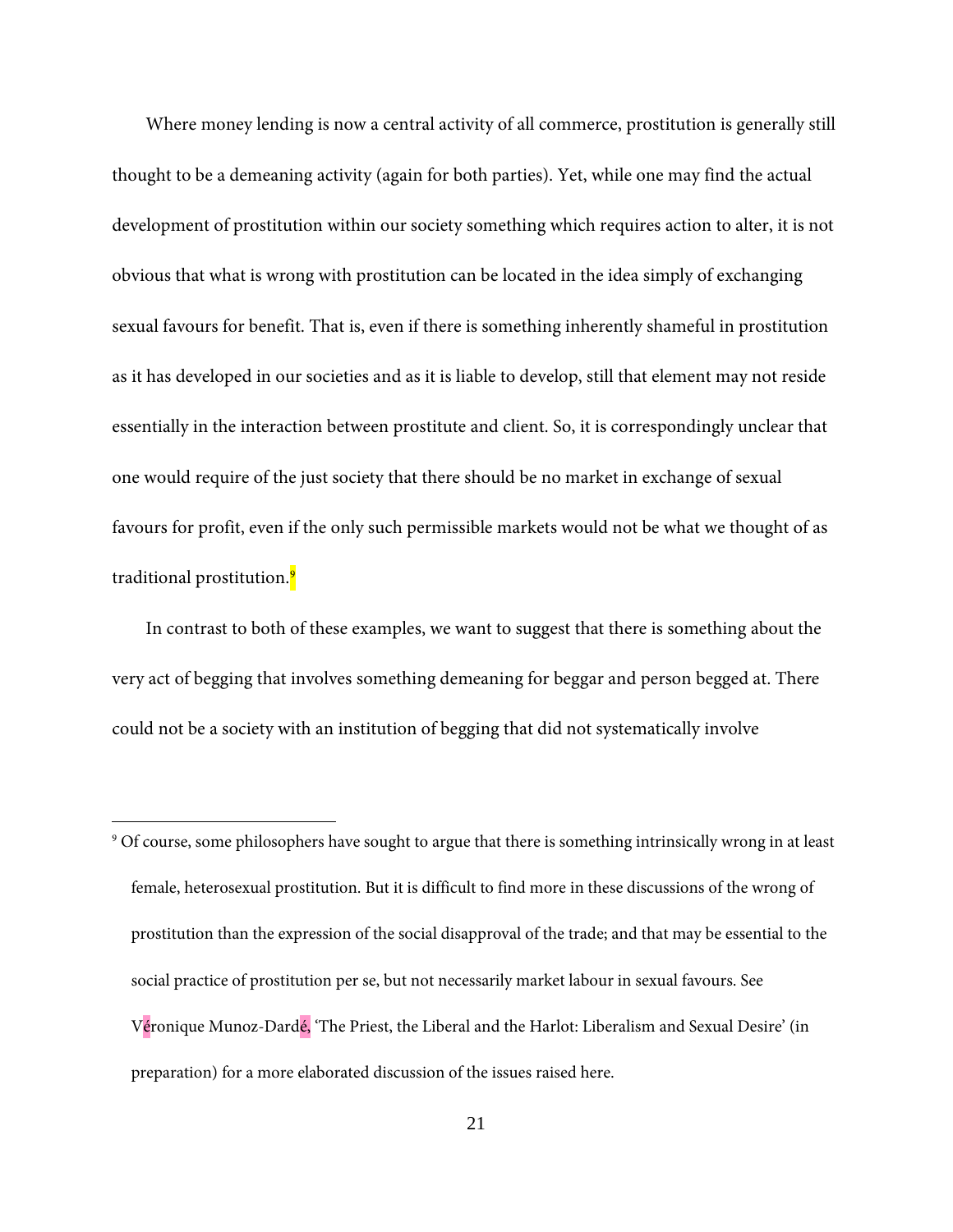demeaning beggars and those begged at; if not on each occasion (a beggar may feel triumphant in his skills at extracting money; a donor merely indifferent to the display), then still typically or generically.

In respect of the beggar, we have already noted one key element in what is problematic here. One aims to gain resources from someone else in begging by calling on their human feeling, their recognition of need, in such a way that the motivational force of feelings of sympathy and benevolence will lead the donor to sufficient a state of emotional distress that giving alms is the only way of relieving this distress, and returning them to equilibrium. In order so to entreat someone, one has to indicate one's lack of power and resource relative to them. In general, it is not enough for the beggar simply to indicate that he or she has a need. There are, after all, many needs with a claim to be met in the world; and few of us feel that we must devote all our time to meeting these needs. For the beggar to be effective, their needs must be suitably displayed so that the donor both has the keen feeling of lack on the part of the beggar and a sense of their own ability to act so as to make good the lack in a way that no one else is saliently placed to do.

In general, to succeed in this, the beggar must present him or herself as socially inferior to the one begged at, since the donor must have the sense in their interaction of possessing power in relation to resources to solve problems which the beggar is incapable of doing. Ironically, perhaps, begging is a worse phenomenon in egalitarian societies than in hierarchical ones. In societies with great social division and hierarchy, in which some are considered very much superior to others, the act of begging itself need not particularly demean the beggar. For in a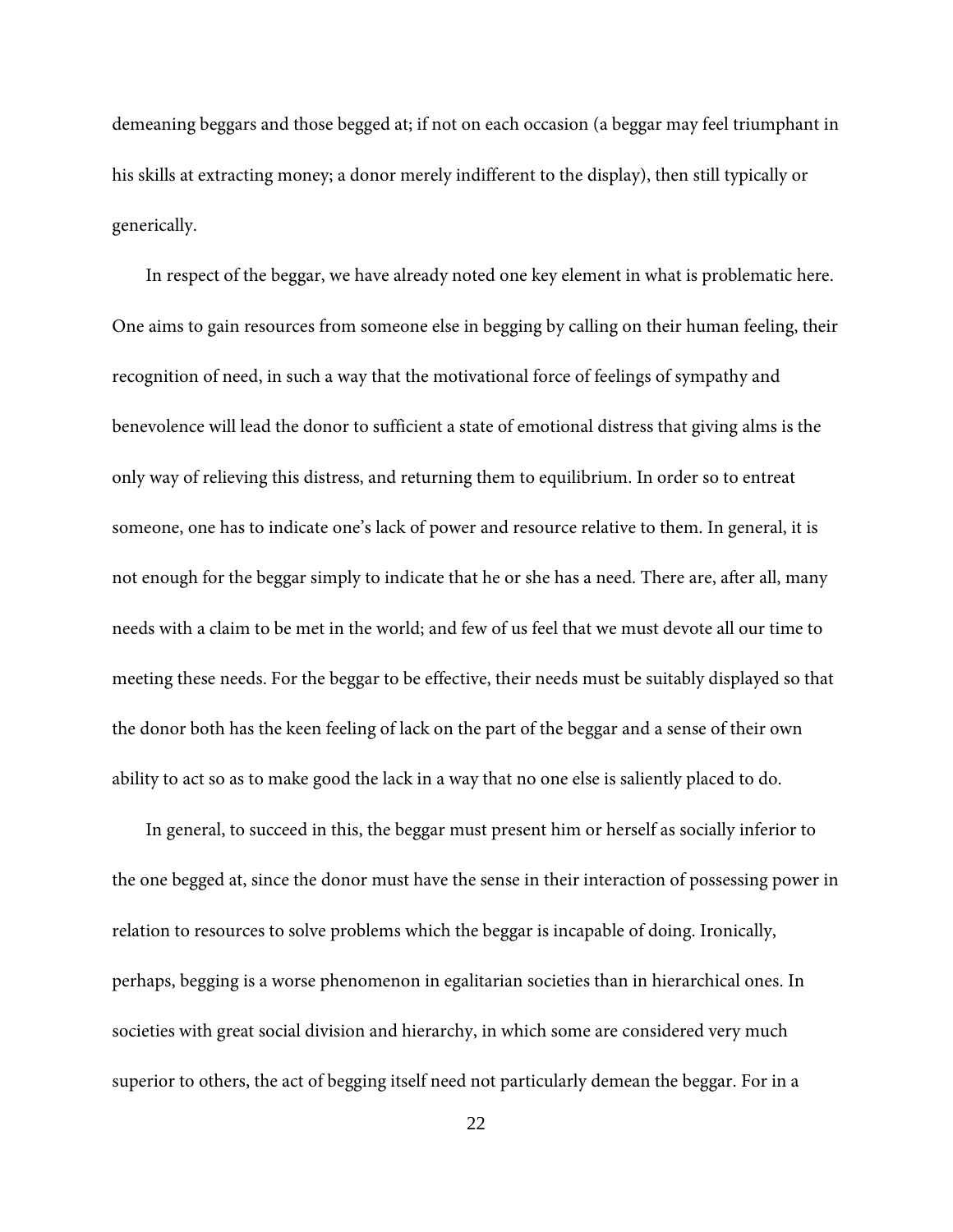situation in which the beggar is manifestly socially inferior to the donor, and this is common knowledge, then there is little that the beggar would have to do, other than to display this manifest fact, in order to make their claim on the donor. Conversely, in societies with ideologies concerning the absence of social hierarchy, and with an emphasis on equality of peoples (or at least with an emphasis on how close the different social strata are), then a beggar may well have to make salient their inferiority; and thereby feel more keenly themselves the lowering of their social status through this act. It is so much easier for us to beg from princes than from our fellow subjects or citizens.

It should be remarked that over the ages, begging has been heavily regulated and often banned (even if with limited success). Although part of the purpose of outlawing begging may have been a concern with the plight of beggars, at least as important has been a concern with the costs of begging on society at large. Poor laws and other provision for the destitute have often been introduced precisely with the aim of controlling and removing begging from the social sphere. This highlights something that is as important for our purposes as the demeaning feature in begging for beggars: the costly and often demeaning element of begging for those begged at, the potential donors.

Why is it costly to be begged at? Note our starting assumption: in general, we all agree that we have duties to meet the needs of the poor and destitute (without, as we have remarked already, any corresponding right); but despite this general agreement, our motivational effectiveness in so giving is variable at best. A beggar cannot assume, therefore, that in general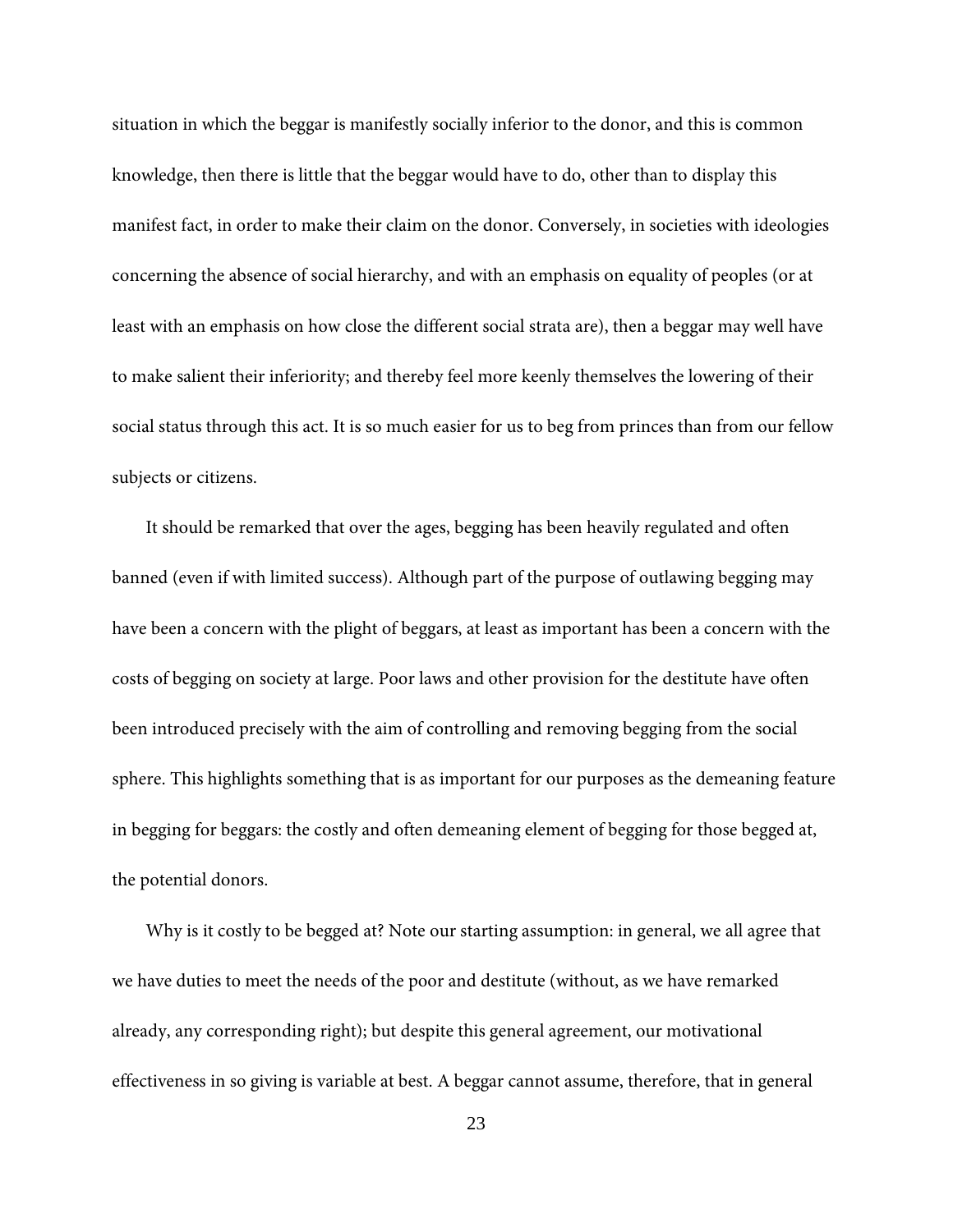simply informing a passer-by of their needs will lead to the necessary donation. As we claimed earlier: if someone is to be effective in begging, they must not only make salient the thought to the donor that they have the resources with which to help them, but also find some way of moving the donor to a motivational state in which they feel the urgent desire to help. In this case, effective begging requires that the donor be manipulated in their emotional responses: moved into a position of feeling distress or guilt such that the act of giving will lessen the distress felt.

This kind of manipulation can certainly lead a donor to feel somewhat demeaned in the transaction. Even if one ends up doing something which one feels it right to do, one is also keenly aware that one hasn't done this *just* because it was right: one has done it because on this occasion the beggar has stirred one's emotions such that one acted right now and for the benefit of this individual. One will be liable to view one's action as not entirely rationally motivated but as having been manipulated through the way in which one's feelings have been engaged.

Some philosophers talk of emotional manipulation as always involving morally inappropriate behaviour, but we do not intend such censure here. We leave open the possibility that there are situations in which emotional manipulation is not wrong. Often in the context of begging, however, such manipulation does leave the donor in a position of having been exploited. And in recognition that the kind of exchange involved in begging will cost the donor in this way (as much as it may also demean the beggar), we have a general reason to seek to expunge such activity from the just society, independent of any further consequences it has on society.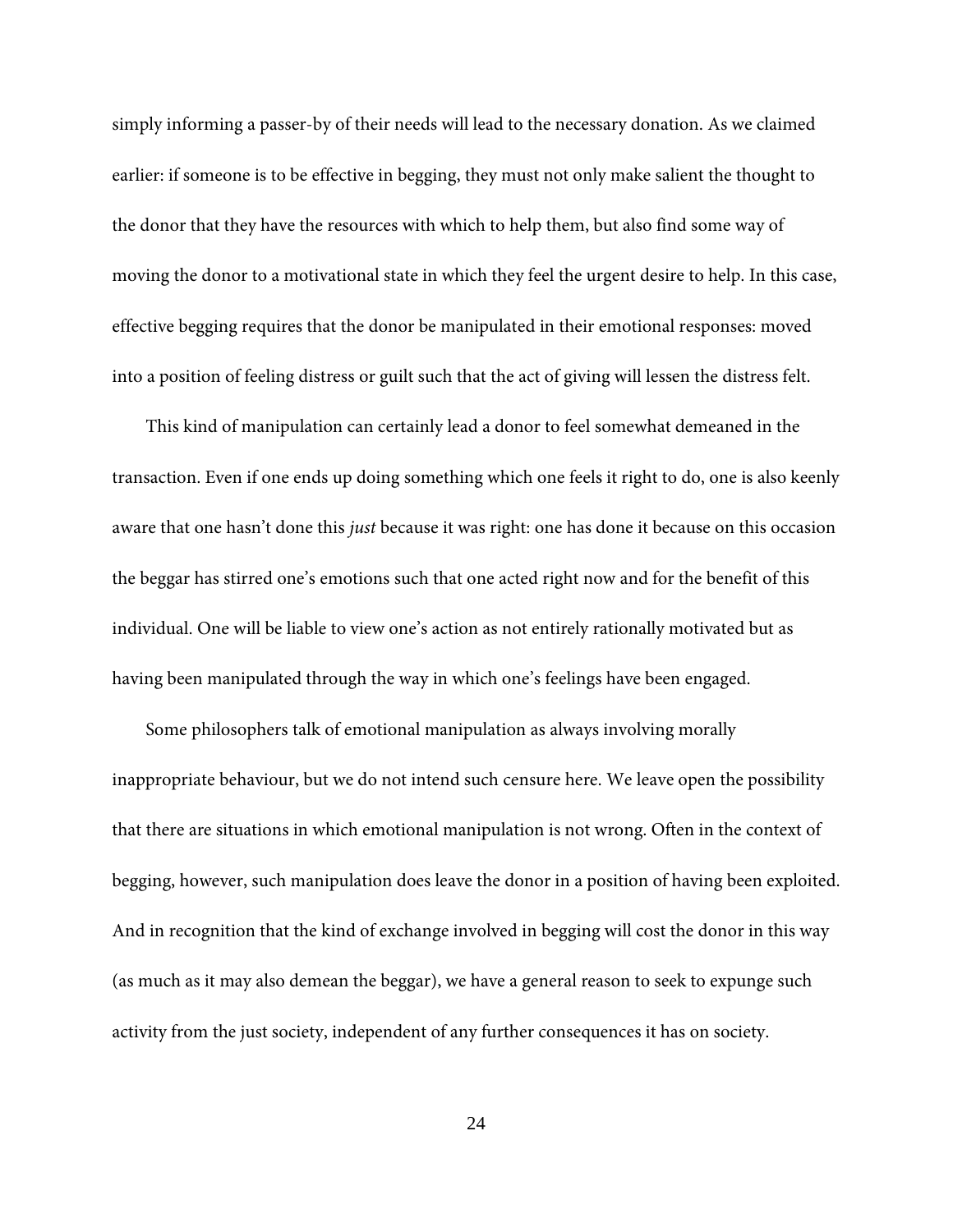Suppose, then, that begging is essentially an unwanted social activity, imposing costs on both beggars and their targets. One way of viewing the activity of many charities (those focused on alleviating the needs of the poor and destitute) is as a substitute for such begging, and one which might remove unwanted elements inherent in begging itself. For example, when we replace individuals' acts of begging by the operation of charitable organizations, we can thereby lessen the element which is demeaning to the beggar in manifesting one's claims of need. Since the agent of a charity who acts to meet the indigent's needs does not have to be convinced beyond appraisal of the facts (already possessing the relevant motivation), and since they are not the person who has property rights in the resources being provided, there is no reason for this agent to present him or herself as socially superior, or the indigent to demonstrate themselves as inferior in the provision of resources. (One should not deny, however, that there remains a considerable cost to people in raising money for charities. Lord Levy makes clear that he was so successful as a fund-raiser in the UK because he did not mind asking for money on behalf of others and was unusual in this characteristic. $\frac{10}{10}$ )

 $10$  'I was extraordinarily good at raising badly needed funds . . . most other people in most charitable or voluntary organisations positively detest raising funds. Some are dismissive and cynical about it, preferring to take credit for charitable *work*, as if any charity could run without the money to fund its good deeds. Others are simply uncomfortable with asking for money, particularly approaching their friends or colleagues, or perhaps scared of rejection if they do. Yet I soon found that I was good at it,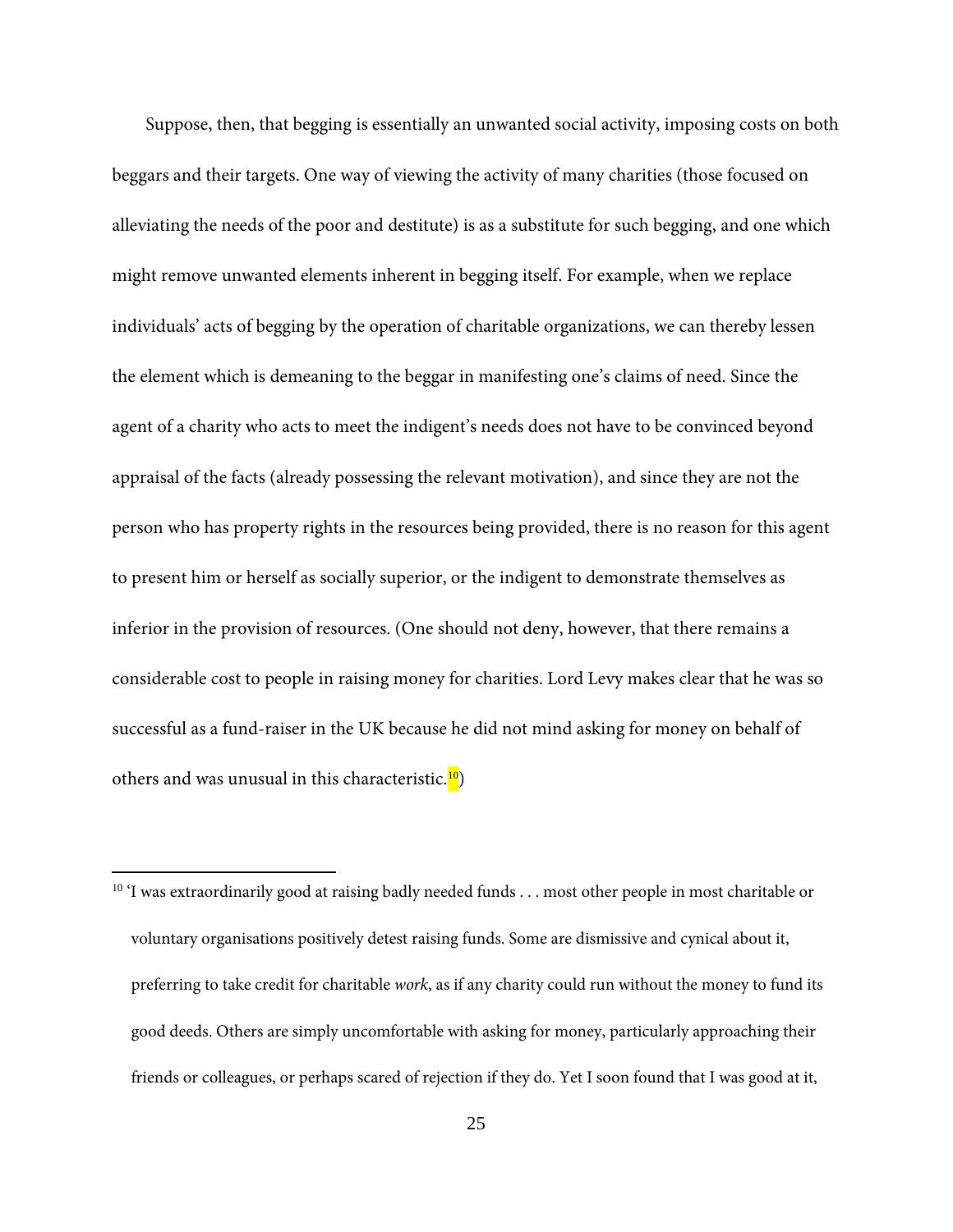Is there a parallel benefit in relation to the targets of begging through the activity of charities? In general, charitable organizations have resources to provide to the poor only because they raise resources from individual donors. It is for this reason that we can think of charities as a kind of deferred, or intermediate, begging, supplicating the wealthy on behalf of the indigent. The deferral allows for the possibility of removing the need for the destitute to demean themselves to gain rewards, and this indicates a definite advantage of organizing welfare through charities rather than encouraging a market in begging. But does that remove all of the disadvantages manifest in begging? Do charities nonetheless still demean *donors* in order to gain funds?

Charities face a market situation that parallels that of beggars: there are more needs to be met than there are likely to be acts of spontaneous charity by donors. In general, it will not be sufficient to guarantee an income for a charity that it should simply disseminate the information

 $\overline{a}$ 

that I liked doing it, and was—and very much still am—proud of doing it well. At the height of the "cash for peerages" controversy, even media profiles often implied there was something not quite wholesome about it—portraying me as some kind of confidence trickster who would manipulate hapless donors into parting with their cash. [T]hese slightly sneering portrayals missed the absolutely central point about fundraising, why I excelled at it, and why it mattered to me. It is this: having made money for myself . . . my fundraising was for *other* people, other causes, in which I believed and which simply couldn't have operated without the contributions I helped to bring in' (Levy [2008:](#page-39-8) 79–80).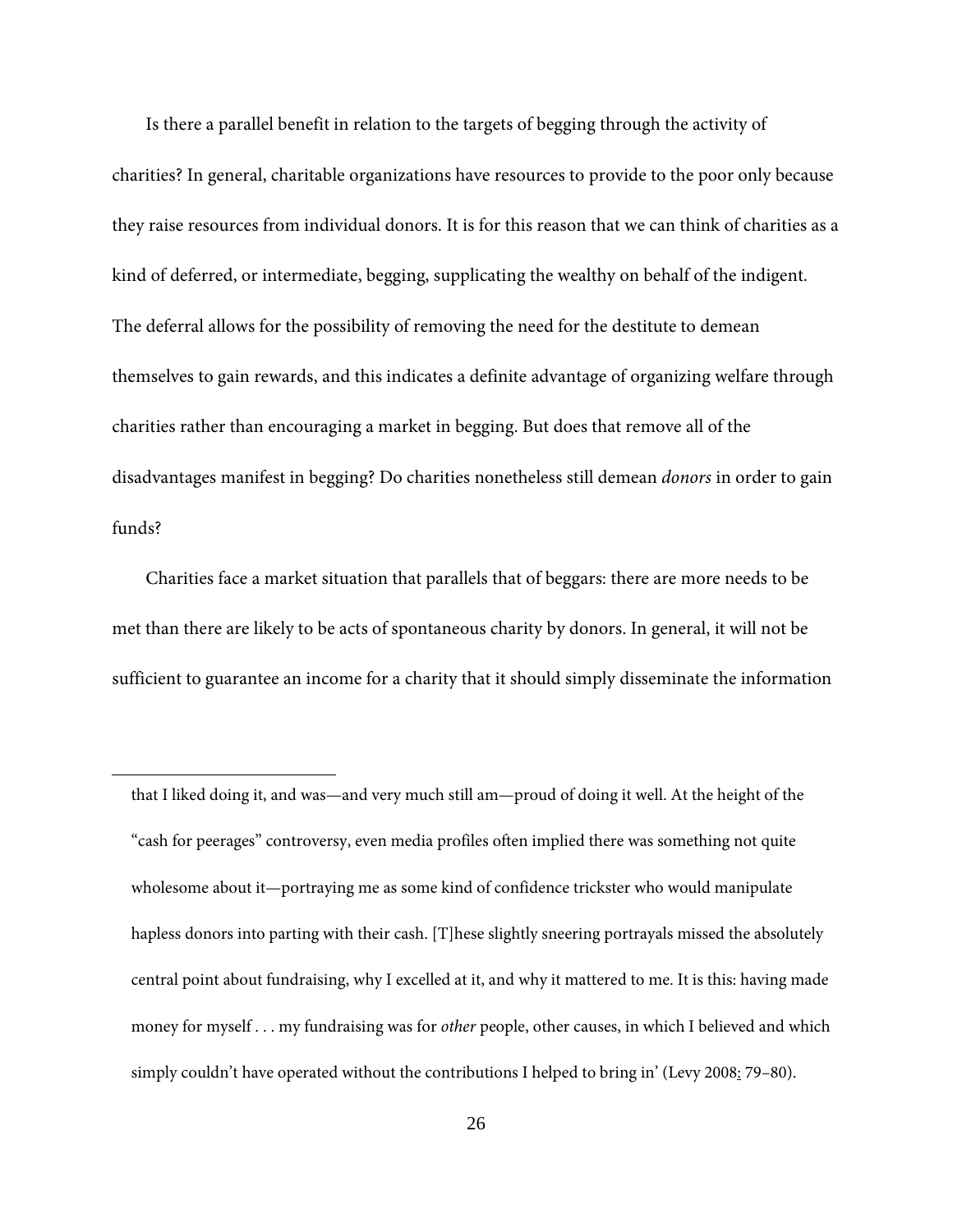that it has concerning potential clients who are needy. It rather needs to stir the emotions of potential donors to move them to feel the urgency of these needs here and now that will lead to a donation. The shift to vicarious begging can help insulate the needy from the costs of raising funds, but it does little to reduce the costs on their donors.

Now the institutionalization of begging in charitable activity certainly alters the impact of the demand on donors. The charity does not have to take the form of a particular individual pressing on a donor. Even if some money raising by charities looks very close to aggressive begging (think of the so-called 'charity muggers' that fill the streets of large cities from time to time), it is certainly not essential that money be raised in that manner. So, it is not of the essence of fundraising that it involves manipulation of one individual by another. Nonetheless, in having charities press urgent needs on us we are still faced with certain costs to ourselves. There is the cost simply of acquiring the information of the existence of needs, but in addition there is cost involved in having one's feelings moved by the plight of others, moved in ways which are intended to increase the return in income for a charity given the campaigns they run. Even if one doesn't in this case end up feeling that there is some particular individual manipulating one, and hence there need be no occasion of resentment, still one can feel that it would be better for one not to have to have been pressed in this way.

<span id="page-26-0"></span>Consider some of the costs that are normally imposed on you by the approach of a charity. Some charities, it is true, contact people only where they have antecedent reason to believe that the person has an interest in donating to them. The advertising used by such charities is therefore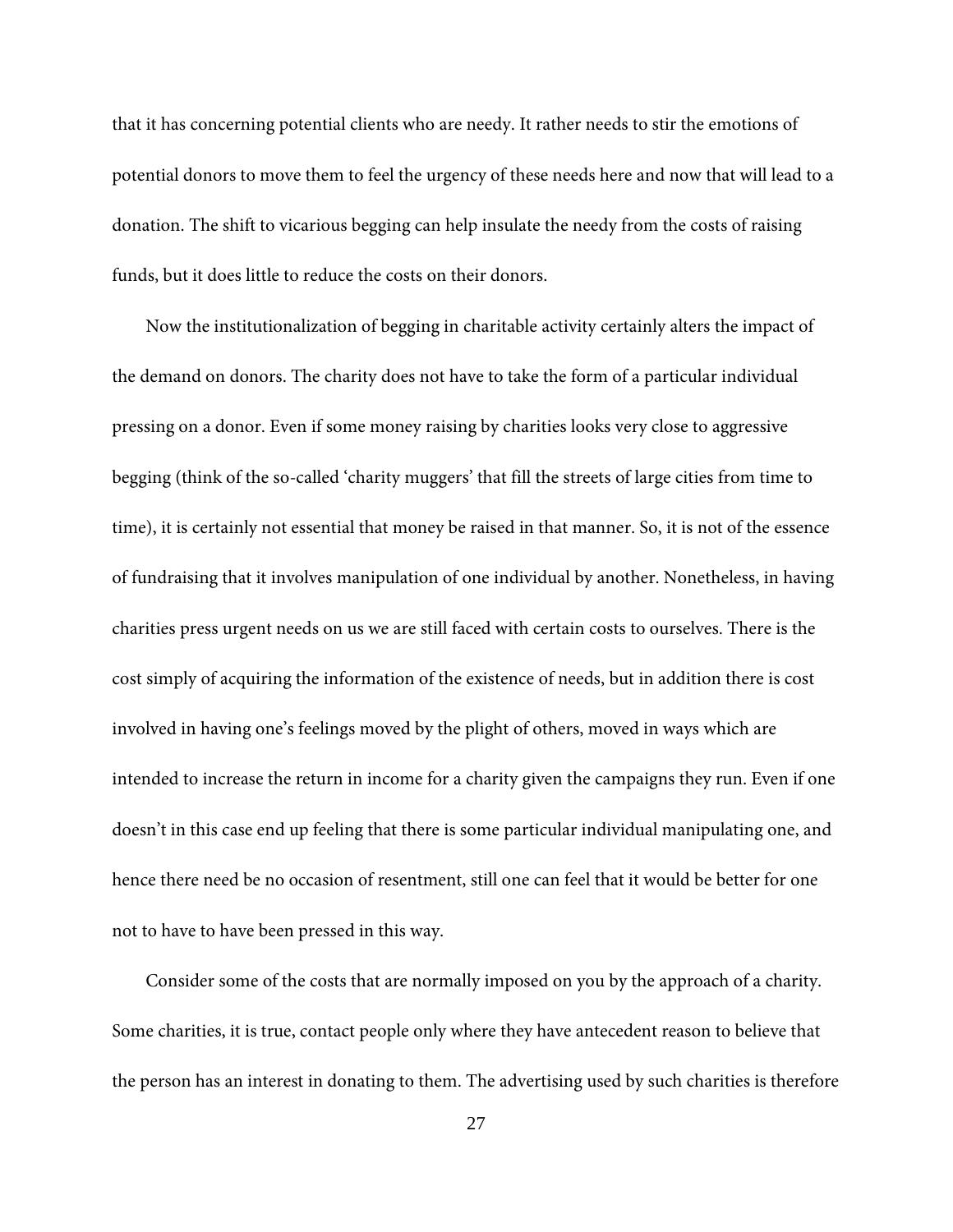aimed principally at providing the potential donor with the information required for them to do what they already wish to do. Yet much of the advertising and other forms of approach by charities are less discriminating than that. They are intended not only to provide people with information, but also to engender appropriate emotional reactions. As with begging, there is the recognized end of engaging sufficient motivation on the potential donor's part that they act on the advertising. Like all advertising, charities' bids for our attention take up our time; also, in being effective, they may well distress us in various ways.

Charities can adopt different strategies in attempting to raise money. Compare again the case of beggary: often beggars treat potential donors as one-off targets. In such cases, that there should be lingering resentment at the intrusion and manipulation is of less concern than maximizing the chance of a donation. In other cases, the beggar recognizes the possibility of further funds and so modulates the manner of demand. Charities face the same strategic concerns: for some charitable organizations, the possibility of repeated interaction with a donor requires that the donor think of the charity as being sensible and honest in the demands they make; for others, the urgency of a specific case, and the need to broaden their appeal to the widest possible range of donors requires as intrusive and as emotionally a manipulative campaign as they can manage.

In sum, the replacement of casual begging by institutionalized charities leads to a beneficial reform of society. Many of the ills associated with begging, for example, the imposition on the needy to plead their case in a demeaning manner, are, or at least, can be removed in a well-run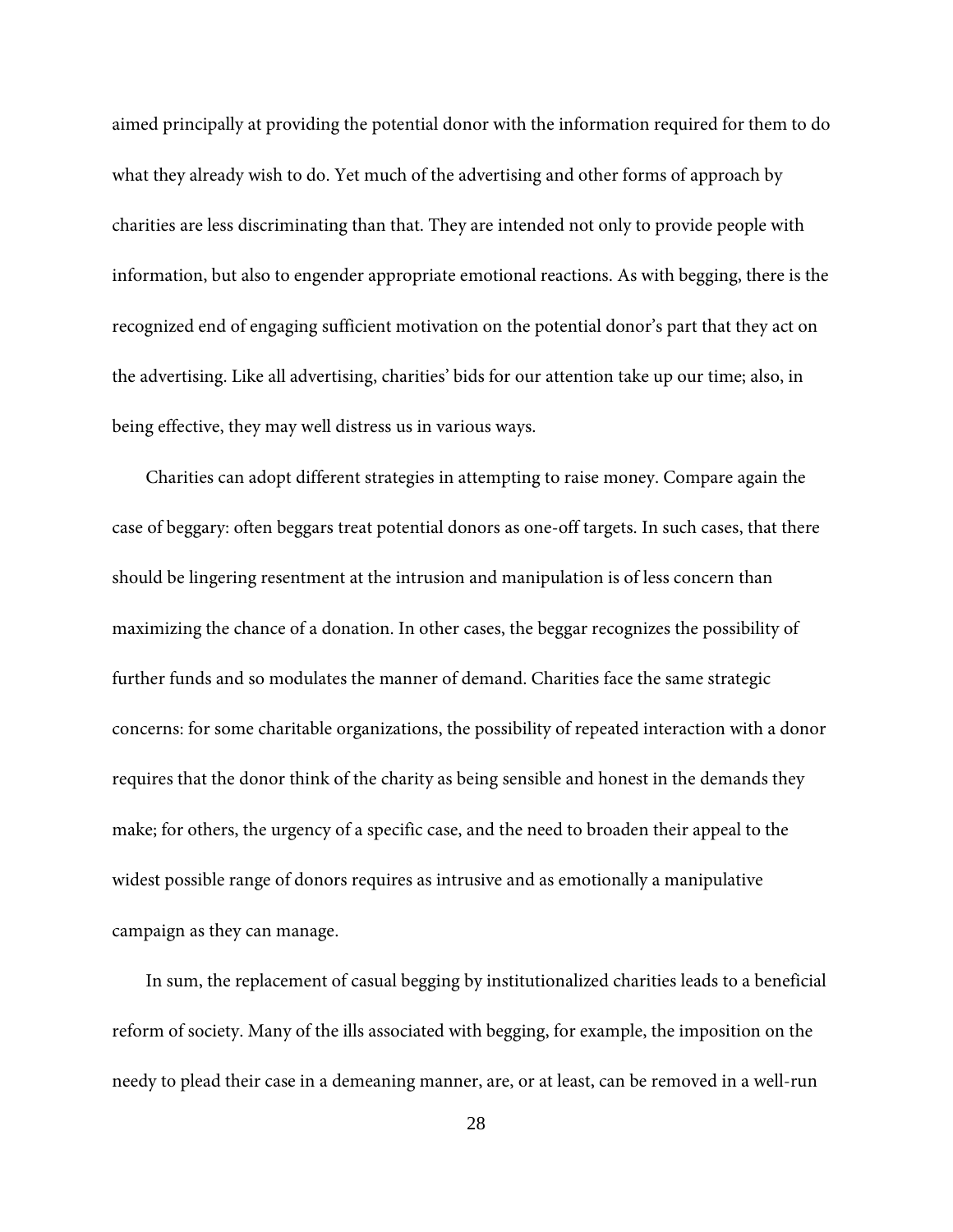civil society with a suitable plurality of charities providing for the needs of the poor. But this is not to say that charities abolish all the costs associated with begging. And what our discussion so far has highlighted is how many of the costs on donors of begging remain once we have supplanted begging with institutionalized charity. Thinking clearly about these costs, the costs on donors, bears directly on the question of how reasonable we should find it to be faced with the prospect of providing for the needs of others solely through the activity of charities. Or so we shall now press.

## 7.4 The Costs of Charity

<span id="page-28-0"></span>In the societies in which we live, charitable foundations make only a small contribution to the meeting of needs which we all, or pretty much all, agree should be provided for. In some societies, this may just reflect that the provision for the poor is woefully low from both state institutions and private resources. In others, the provision may still be an embarrassment but involves all the same a significant distribution of resources, one that is much higher than charitable organizations have ever had either to raise or distribute. What would occur, then, if we were to turn the raising of resources and their distribution over to such organizations?

On the one hand, all of us would have much higher levels of personal income to distribute. One should not ignore, perhaps, the pleasures that can come with such greater resources. At the same time, the requirements that charities would have would require them to attract a very high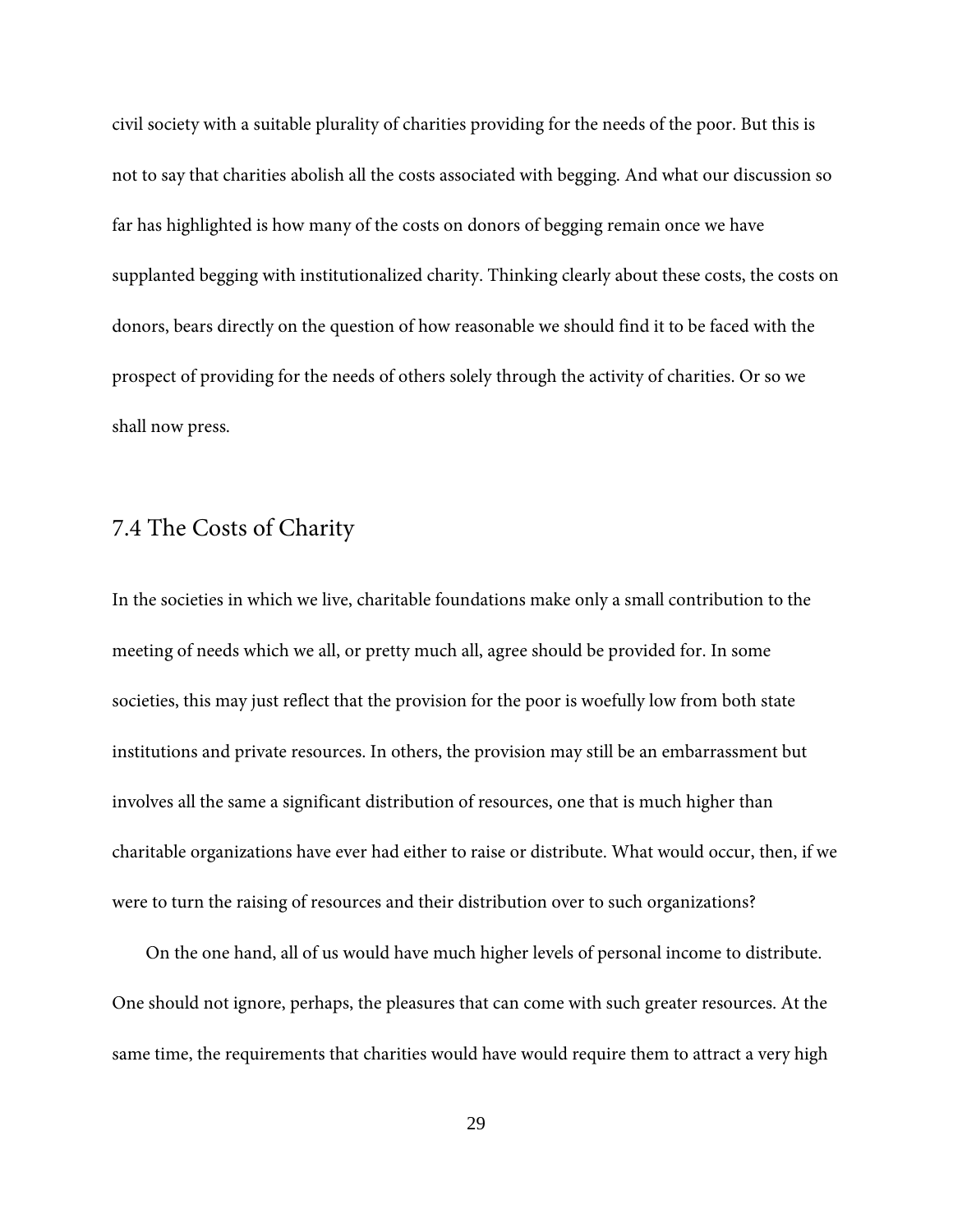level of donation to meet even the level of provision that we now have for the indigent. The level in question would mean that such charities would have to target the population as a whole with demands, and make their demands at an insistent level. It is not clear whether charities would succeed in raising the required level of funds in such a situation. If that turned out necessarily to be the case, then the argument for taxation would be settled directly. There simply would be no possibility of our moral duties of benevolence being met in a world which contained a minimal state; since the meeting of needs through charity would not be feasible. But let us suppose that they can in fact be met in that way. The question we need to face is how desirable such a circumstance would be, and how that question can bear on the reasonableness of taxation.

In such a situation, we suggest, you would be faced by continuous and repeated demands from many charities to provide increasing levels of donation to the causes they pursue. Even if you, as a well-meaning individual who keeps their life in good order, manage to provide a large amount in donations to various charities, still it is likely that you will be bothered in some way or another by further charitable organizations looking to raise their income to meet the demands on them. In such a world, the irritations of the double-glazing salesman, or the mortgage salesman, or the new phone deal, would pale in comparison with the campaigns run by the major charities seeking to meet the needs of the poor.

Given this, we suggest that it is reasonable for one to reject a world in which benefit for the poor was collected in this kind of way. Even if a given individual does not find it particularly irksome to be constantly bombarded with demands for donation (perhaps they like the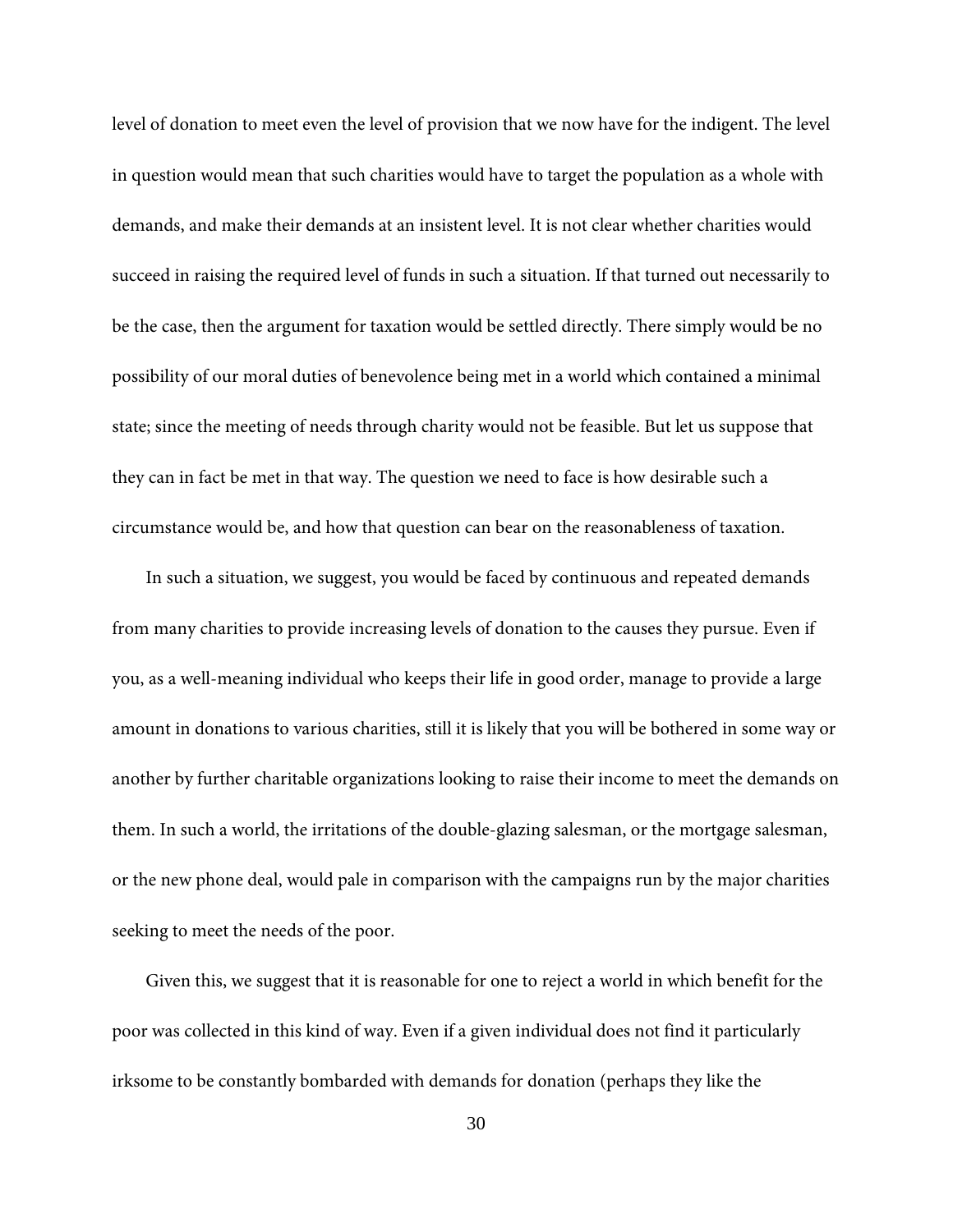attention), still it would be unreasonable of them to impose what for others would be a great cost, just so that they could have the choice of donating to the needy or not, rather than being compelled to pay through taxation.

And this gives our basic explanation of why we should accept the taxation of the many to meet the needs of the poor. On the assumption that we are all committed to there being a scheme which sufficiently distributes resources to the least well-off, our choices will involve a range of options in which distribution happens partly or solely through private charities, and in which funds are raised for state distribution in terms of compulsory taxation. The challenge with which we started was why, given the possibility of meeting these needs through private organizations, we should ever deem it reasonable to suppose funds should be provided through centrally raised taxation. A salient answer to this, we suggest, is that reflection on the kind of world in which charities provide all of the resources for the destitute, imposes emotional and time costs on the rest of us which could be easily avoided through a scheme of redistributive taxation. Even if some prefer always to have the choice whether to give or not, the burden that this imposes on the rest of us makes it unreasonable to insist on having only a minimal state.

### 7.5 Self-Indulgence & Reasonable Rejection

The account we offer parallels Nagel in focusing on the costs imposed on the many by making contribution to the needy a matter of voluntary contribution rather than coerced taxation. But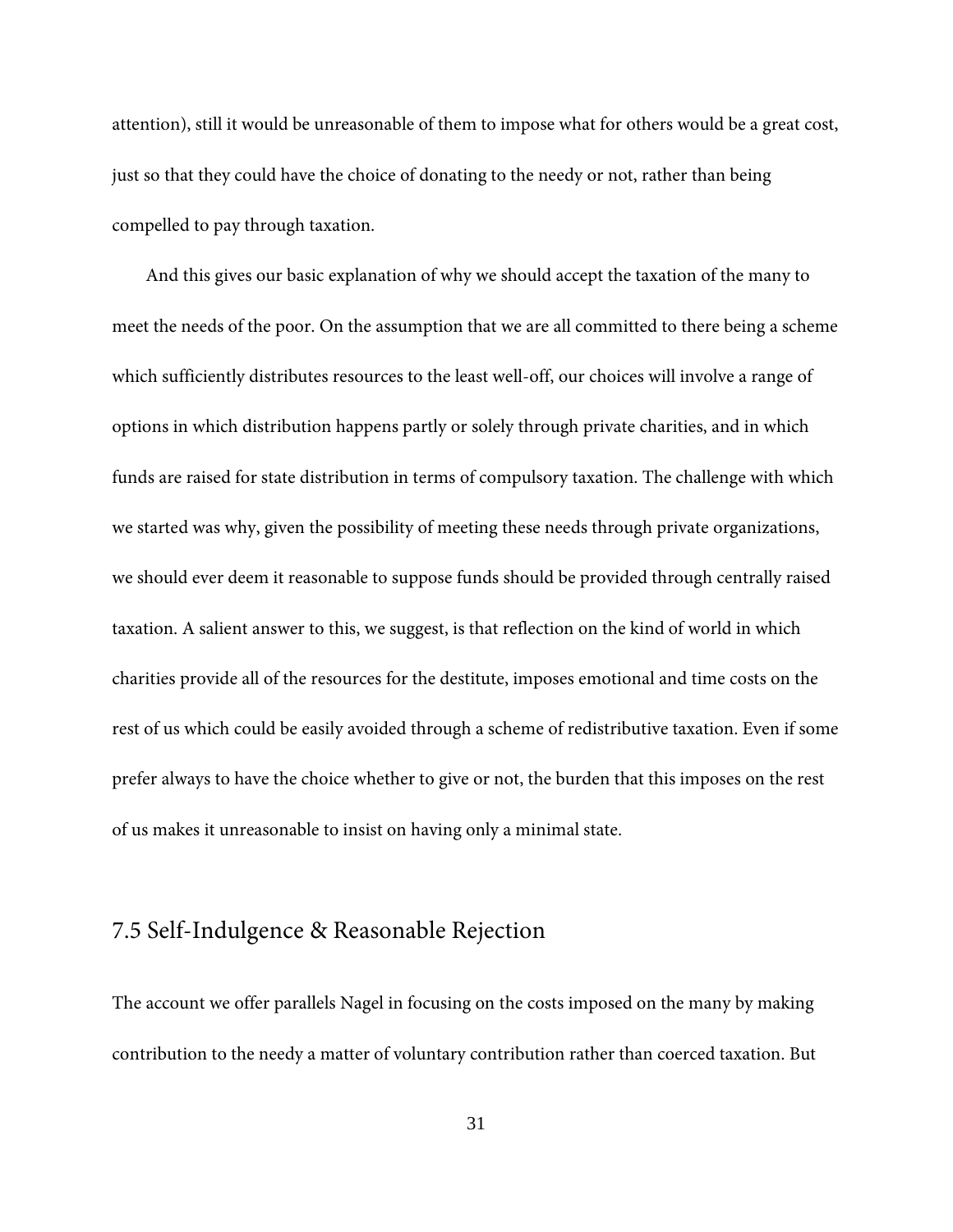there are key differences between the two strategies of argument. We think that this strengthens the kind of case that can be made for taxation on the basis of the interests of taxpayers. These are best highlighted through considering the objections to Nagel.

There are typically two ripostes to Nagel's argument. The first, perhaps more empirically directed, focuses on the claims about motivational cost involved in Nagel's original complaint. As G. A. Cohen puts it:

Nagel appears to ignore the individual's ability to avoid such recurrent difficult voluntary decisions: I can bind my own will, once and for all, or once in a long while, by signing an appropriate banker's order. I do not need the state to make me give, since, through various contractual devices, I can make myself give. . . . In considering the present question, we must distinguish between the cost of doing something and how *difficult* it is to do that thing. (Cohen [2000:](#page-38-0) 171)

That is to say, if my complaint against the lack of a system of coercive taxation is based on the burdens imposed on me, we had better be sure that the burdens in question really are as weighty as Nagel initially suggests. And Cohen's complaint is in fact that the burden cannot be so great: there are ways of reducing the motivational burden which might otherwise keep you from doing what you would otherwise concede would be the best thing to do.

The second, and more theoretical, point is slightly more delicate. Nagel wishes to question whether there could be any duty to make contributions in the absence of a taxation system, given that we do find the motivational costs so high. But, of course, this is intended to be consistent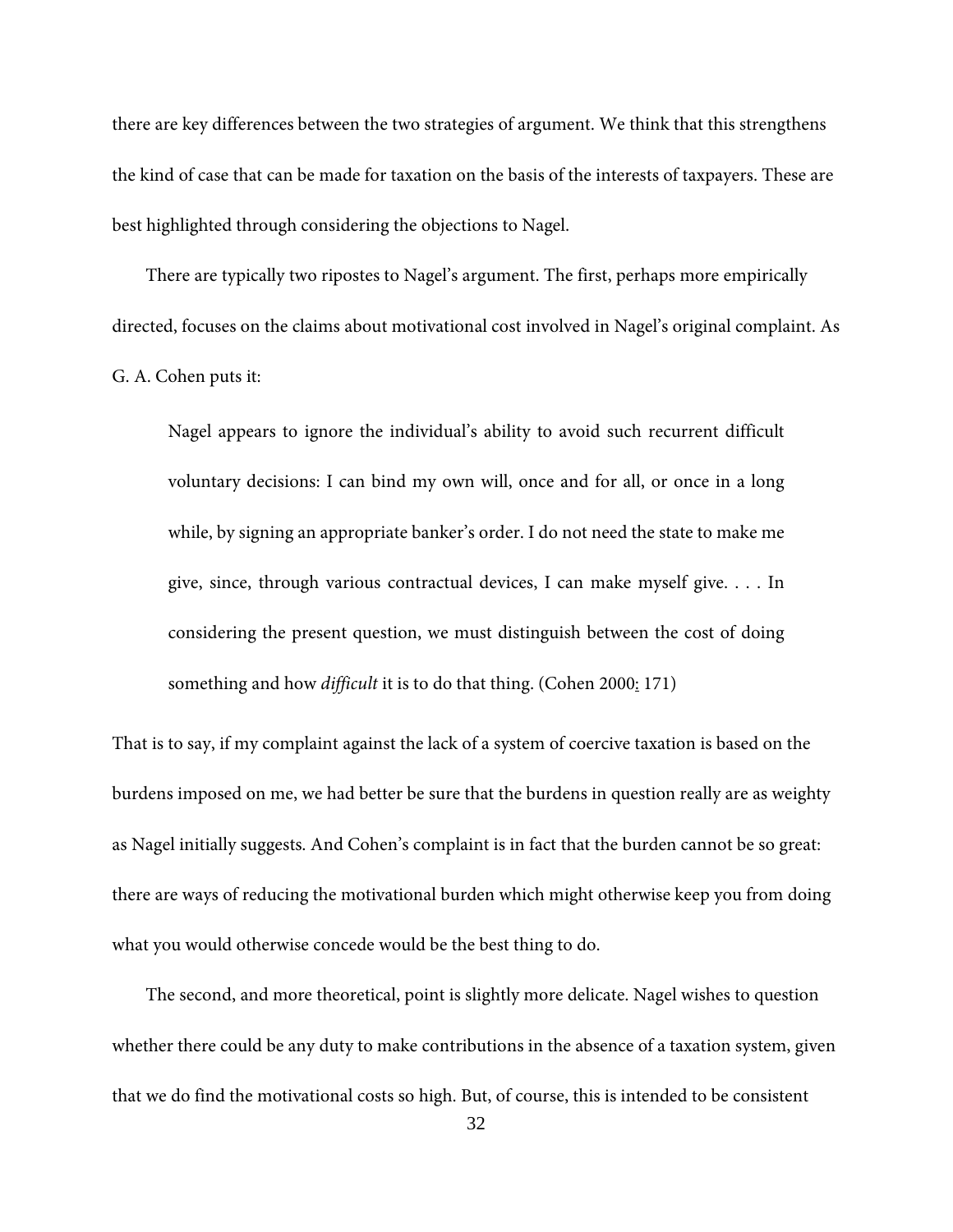with our recognition of the general moral imperative that the needs of the destitute should be met; after all, it is the recognition of this demand on us which will warrant the system of compulsory taxation as an alternative to the demands of voluntary contribution. This suggests, despite Nagel's careful avoidance of explicitly articulating any such claim, that he supposes it unreasonable that we should be forced to meet those demands (which we recognize, at least given a taxation system) through voluntary contribution when a taxation system is available, since the costs on one of contribution are so great. And putting Nagel's point in this way is liable to raise a certain unease (which is presumably why he carefully avoids stating the point in this way). For it seems to rely on a question of cost to oneself as a justification for imposing the costs of a system of coercion on others. And this gives the air, which Cohen exploits, of a certain self-regard or indulgence in the line of thought, a kind of preciousness.

In fact, taking that appearance at face value is not at all fair to the basis of Nagel's position. While it is true that the point can be made in the first person, it is equally forceful when one takes up the point of view of others. Nagel's point is one about the impositions on us, each in turn.

But that this is not a question of indulging oneself is all the more salient when we focus not on one's own motivational resources but the cost that typically will fall on relevant parties. Suppose you yourself are happy to give as much and more as is required of you, the costs avoided by taxation would still be a burden on you. In general, it is true of humanity that many people will not have suitable motivation to provide sufficient resource for charities without intrusive advertising which cannot effectively be selectively targeted. So, we must all be polluted with the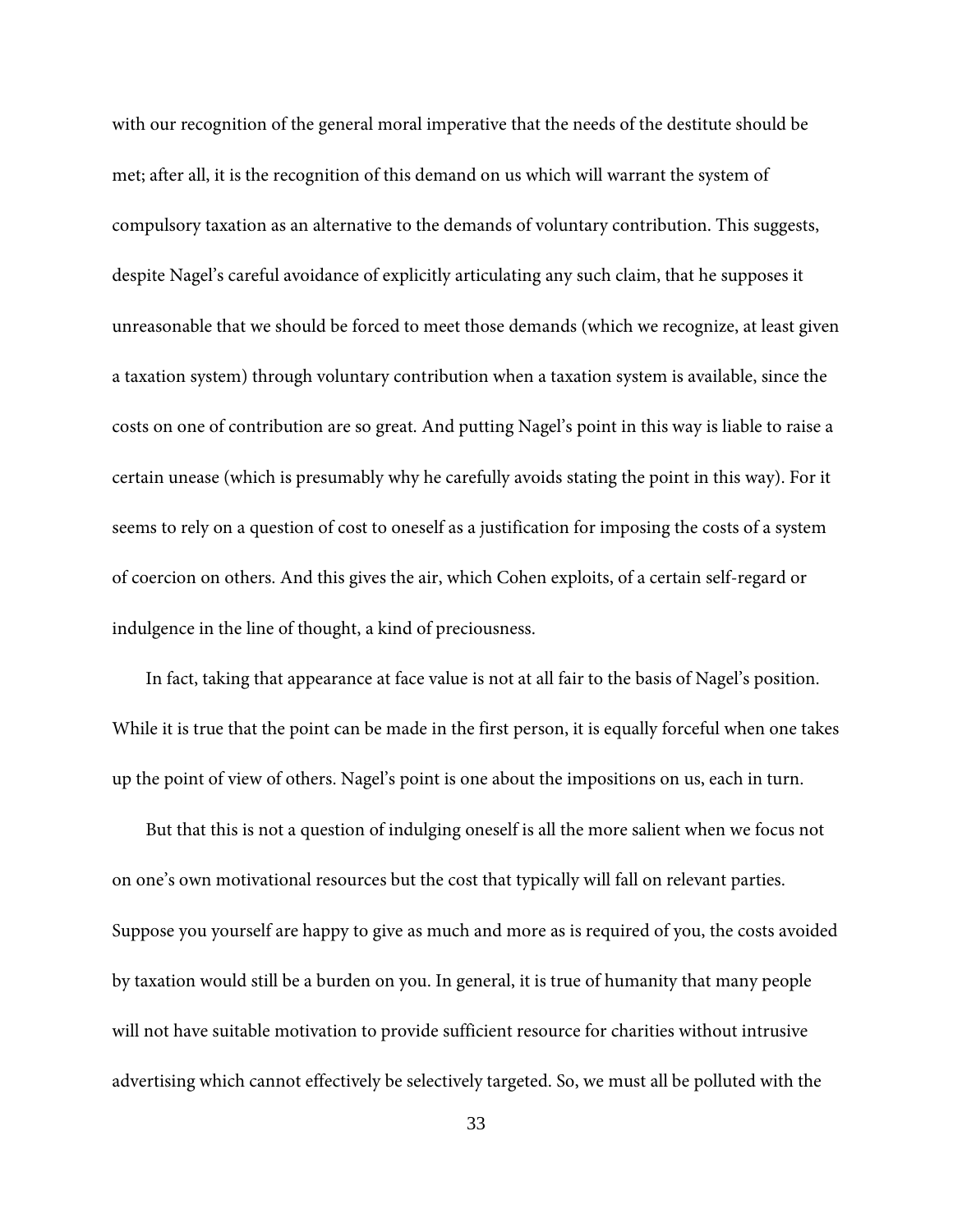attention-grabbing and emotion-manipulating activities of charities in a society without significant centralized redistribution of resources.

In turn, because this clearly is a cost borne by all of us, regardless of how we contribute to the needs of the poor, it is no excuse for someone to say that, in their own twisted way, they enjoy the attentions of charity volunteers as they seek to extract funds. Even if one has a strong preference in one's own case to have one's time taken up in this way, and to have one's emotions so roused, still it would be unreasonable to expect of one's fellow victims that they should have to put up with this simply because of the pleasure you obtain, or because of the value that you so place, in the opportunity of choosing whether to give the money or not.

And this, we suggest, makes the argument immune to a complaint like Cohen's. Nagel's own strategy is to emphasize the impossibility of giving enough without a system of taxation. Perhaps Cohen's riposte is sufficient to show that it is not, strictly speaking, impossible to set up a system without taxation in which people do give enough. Our focus has not been on the impossibility of pure charity, but how unreasonable is the cost it imposes on us. Given human nature, charities would have to be motivationally effective with those that possess suitable resources for redistribution: one way or another, burdens of attention and motivation would be placed on those people. Given the practical inevitability of these costs, the question why they should be imposed is an urgent one. And it is in the light of this that we question the weight that otherwise might be given to a libertarian preference for a minimal state and the right to choose.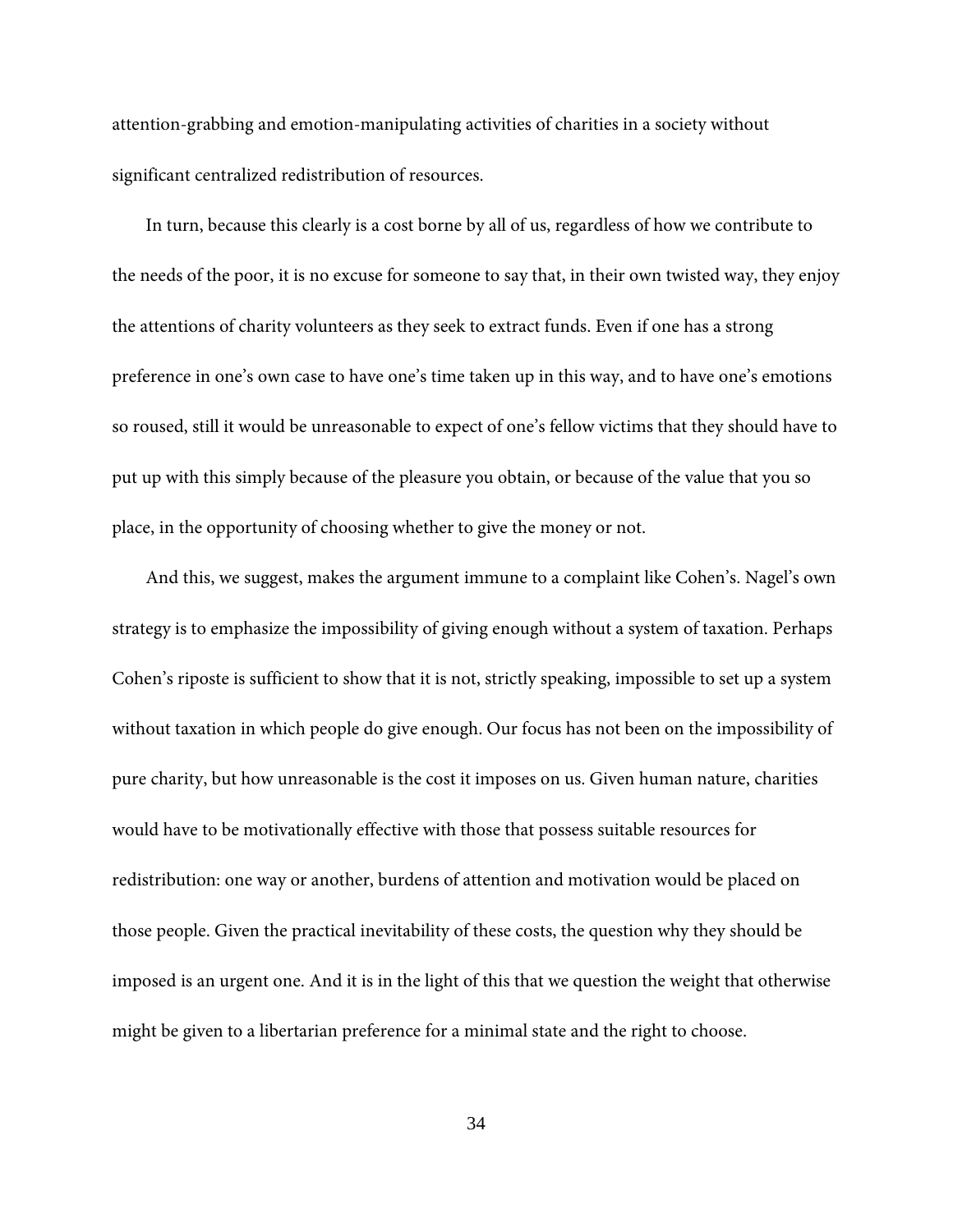The strategy here has been to highlight a cost inherent in a system of redistribution provided solely through charitable activity: a burden on those who must exercise their choice in donating charitably. Since such a cost will unavoidably exist, the question arises whether it is unreasonable to insist that this cost be avoided through a system of coercion, the central raising of taxes. And the fundamental claim here is that however much one values the opportunity of choosing whether or not to give to some charitable cause, the insistence that these choices be maximized (i.e. that no necessary meeting of needs be derived from general taxation) is unreasonable in the face of this cost.

#### 7.6 Conclusion

The final comment we wish to make relates to this appeal to the reasonableness of requiring all to submit to a requirement and forgoing the possibility of exercising choice. It is clear in certain cases of dire need that people should sacrifice their choices where survival depends upon it. For example, imagine a wagon train which has developed haphazardly as it heads out West. At a certain stage, the train passes through dangerous country. If any one of the settlers decides to set out on his or her own and make a bid for freedom and safety back East, then the train will be discovered by hostile forces and the whole company slaughtered. In such a case people find there to be no difficulty in the supposition that no one can insist on their right to choose whether to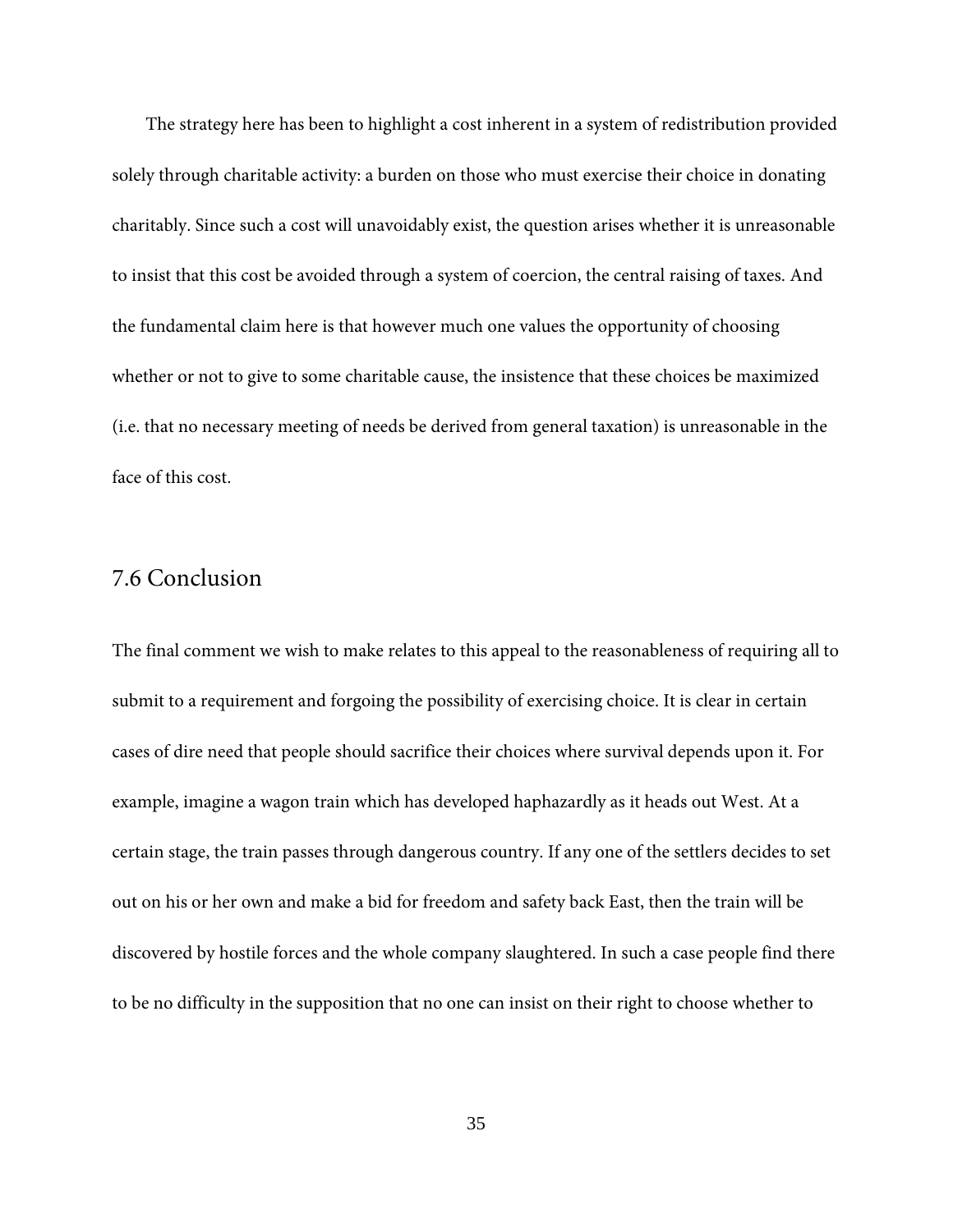stay put with the wagon train rather than light out on their own. And here, one might suggest, cooperation and the forsaking of individual choice is a rational requirement of safety.

Yet, in the arguments we have been considering, we have not focused on whether it is *rational* for an agent to insist on choice and to reject taxation, but rather whether it is *unreasonable* of them to favour choice over such a system.<sup>[11](#page-26-0)</sup> That indicates a different and indeed, broader attitude towards the justification or explanation of social principles.

Were it irrational not to agree to have a system of redistributive taxation, then any agent, whatever their general interests or principles, however selfish they were, would have a prudential requirement to prefer a society with powers of raising taxes and redistributing wealth. We doubt that one could demonstrate that there is such a prudential requirement. And we have certainly not sought to offer such a case here.

At the same time, we also want to question whether we should in political theory be interested in securing such claims in the first place. Is our task one of offering prudential justifications to all rational agents regardless of their moral outlook? Few now suppose that one can get a useful account of the foundations of ethical thought in purely prudential terms, such that one could demonstrate to the wicked but rational that they were acting not only badly but irrationally. Why, then, should we suppose that the purpose of justifying our political institutions is to convince the wicked or amoral of their prudential virtues?

 $11$  For this distinction, see Rawls [\(1993\)](#page-39-9) and Scanlon [\(1998\)](#page-39-10).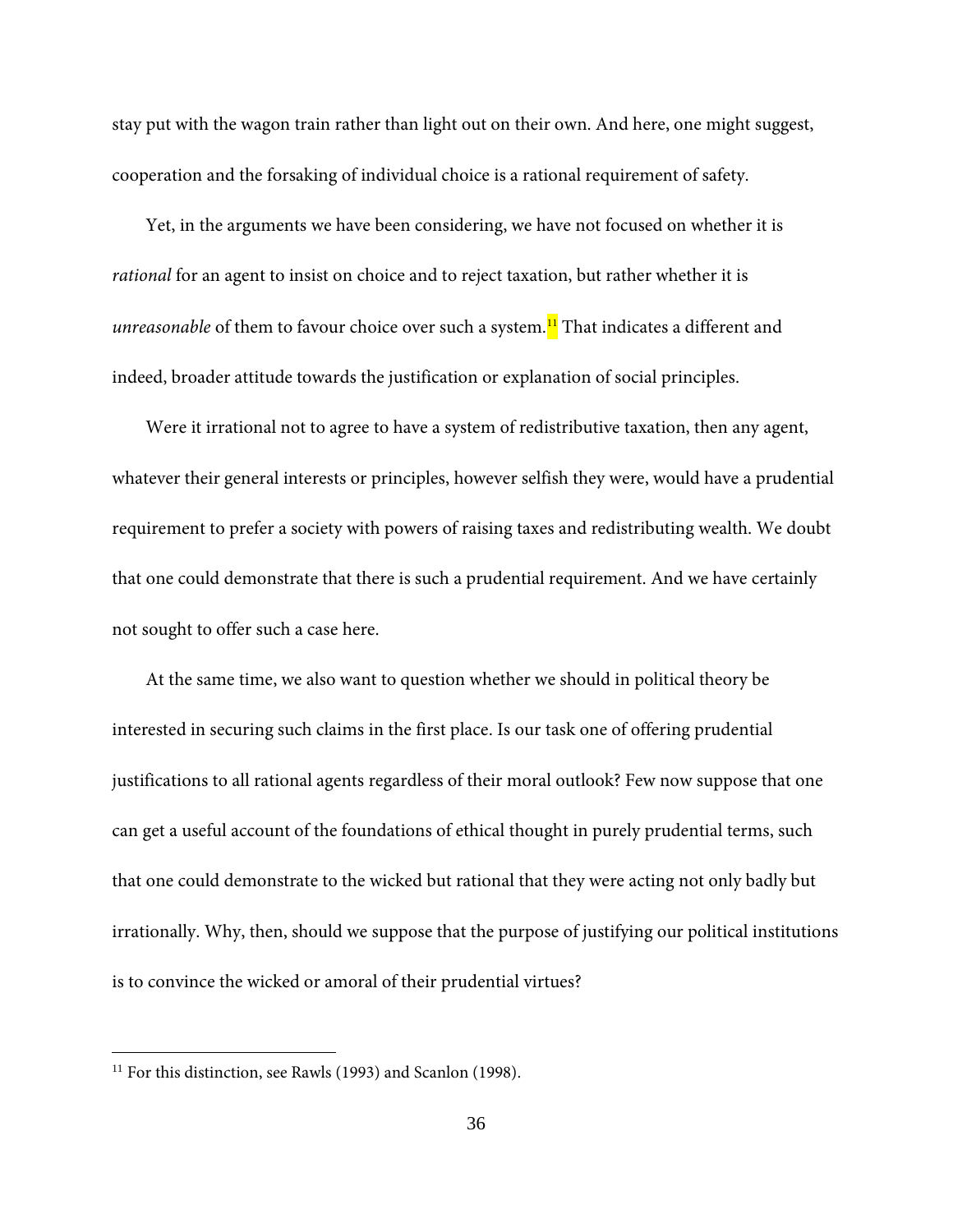Rather than supposing the task to be one of showing why all rational agents have a requirement to affirm the policies of a state, we might rather be interested in understanding why *we* should take the policies in play to be legitimate. That is, one might focus our concerns on ourselves and people like us who recognize the moral demands on all of us. The duties we bear towards others and our own interests often require us to coordinate our actions with those of others. State institutions are of concern to us not least in the ways in which they may either help or hinder this kind of coordination. Against this background, the point of asking about the legitimacy of the state is to connect its actions to the general ends we all share. The question is, given these general ends, what policies may the state legitimately pursue?

We are interested in the question of what kinds of institutions would be just for people like us. And our assumption in this is that such people are, broadly speaking, morally concerned, and recognize and acknowledge the moral claims on them. Such people are not entirely selfish and lacking in any moral scruple. In asking about the justification of political society, we are not principally concerned with the question how we can socialize egoists into moral behaviour. Rather, we are to see the just society as an instrument for meeting our agreed shared ends. For such people as most of us are, it is easy to recognize that there are some moral imperatives and some ends which we can identify in common, and hence to see the context of social policy as one in which we can, at least tacitly, cooperate in the pursuit of these shared goals. It is relative to such sharing and cooperation that we judge people to be reasonable or unreasonable.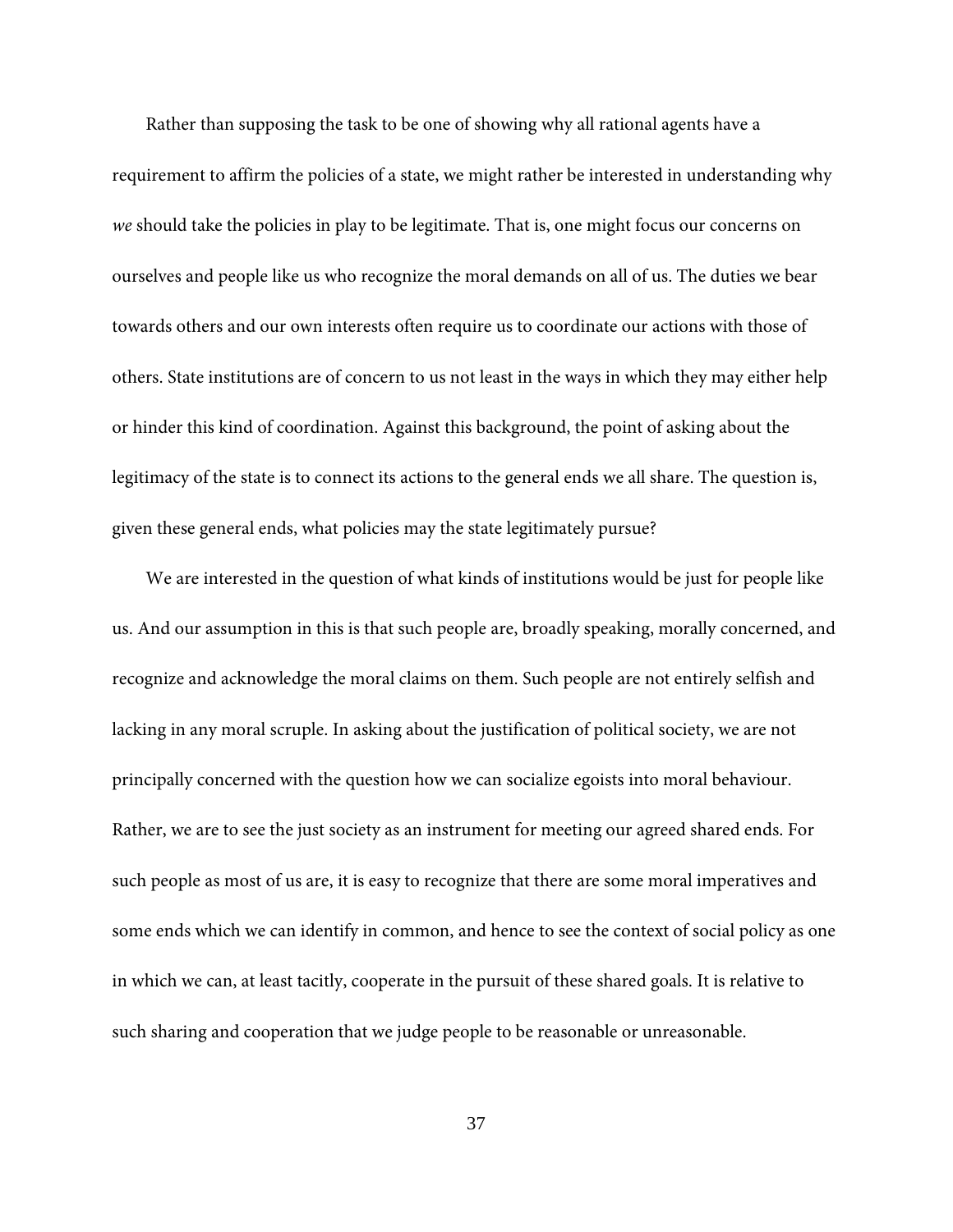Against this background we have sought to establish a series of considerations. First, as compelling as the duty to provide for the destitute and needy is, that requirement is obscured if it is first framed in terms of rights possessed by the destitute and needy, not least if that right is supposed to hold not against any group of moral agents, but the state. We do better in our political theorizing if we can start from weaker assumptions. Second, while there is something right in the thought that there can be something demeaning in being supplicant and getting a handout, the key parallel between begging and charity lies not in the costs imposed on the needy, but the costs imposed on donors. Even where charities act as an institutionalized, vicarious form of beggary, they work at best to insulate the needy person from representing him or herself as supplicant, but they do not (after all, how could they?) move away from the need to manipulate the emotions of donors to engage their motivations sufficiently to bring resources to bear. We suggest that it is here that one of the great advantages of a tax system resides: we all avoid the costs associated with having to make the choice, and act on it, of substantial charitable giving.

Note that this is not to argue that private charities should be abolished or even that their role should be severely limited. The conclusion we arrive at is, rather, that the privileging of the libertarian's choice imposes a severe burden on the rest of us, and it is that which renders unreasonable the insistence on a minimal state. We have argued only against the proposition that the burden of meeting the needs of the poor should fall on the shoulders of charitable giving *alone*. We have resisted the fetishizing of choice that is commonly offered in favour of this position. Of course, the libertarian may feel that this does not really engage their concerns. We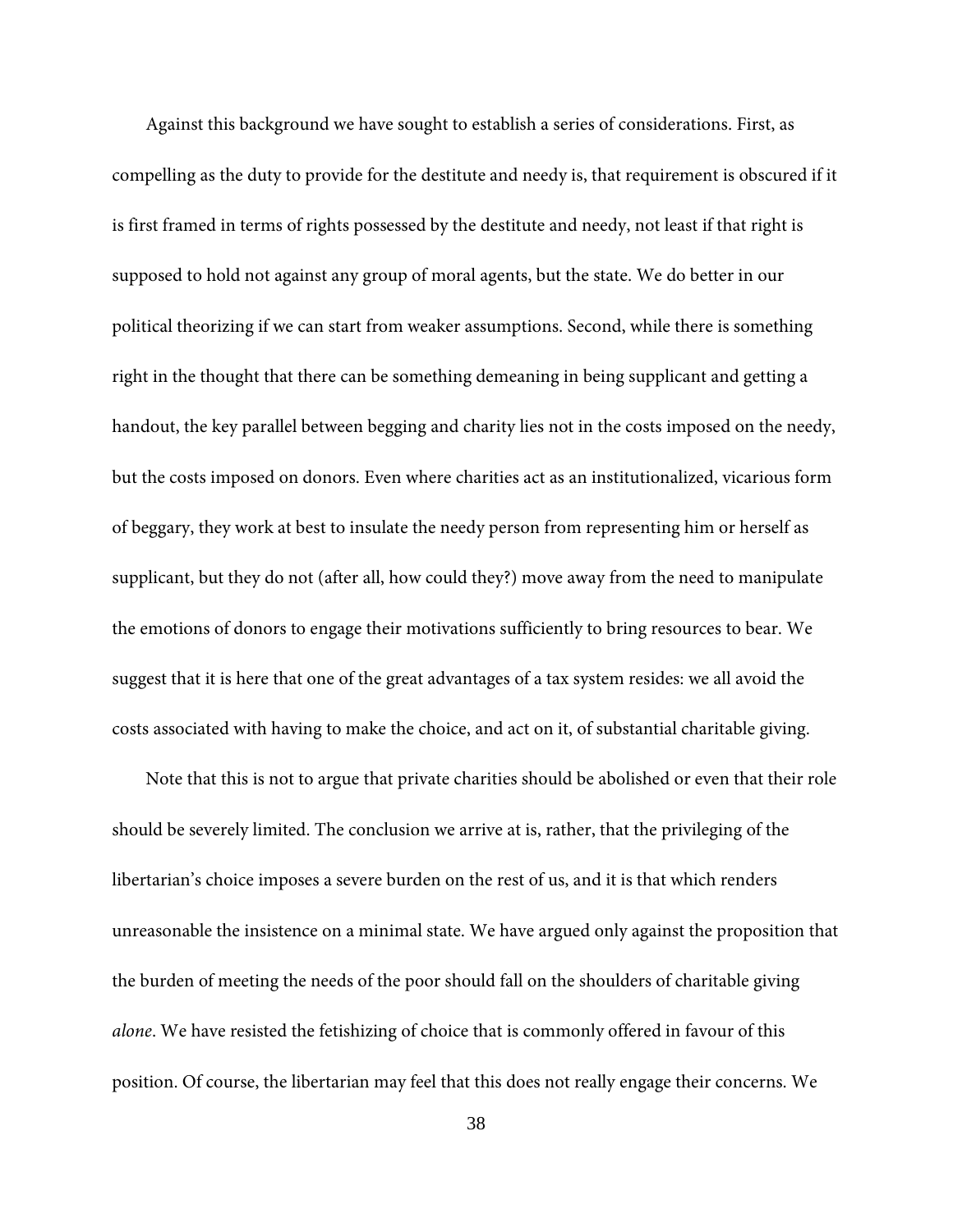have assumed throughout that they can recognize the demand shared by all of us to meet the needs of the destitute. But if, instead, they simply insist that they have no interest in this question, that they have interests which engage them, that the state and other social structures should not hinder the pursuit of these interests, and that the poor can do the best that they can for themselves, then it is not clear why we should be bothering to argue with them in the first place.<sup>[12](#page-28-0)</sup>

#### References

 $\overline{a}$ 

<span id="page-38-0"></span>Cohen, G. A. (2000). If You Are An Egalitarian, How Come You're So Rich? Cambridge, MA: Harvard University Press.

Regarding the title of this paper, the *Oxford English Dictionary* defines 'beggar-my-neighbour' as 'a simple game at cards often played by children'; Wikipedia notes: 'The game was probably invented in Britain and has been known there since at least the 1840s. It appears in Charles Dickens's 1861 novel *Great Expectations*, as the only card game Pip, the book's protagonist, as a child seems to know how to play.'

 $12$  This paper was first conceived in the streets of Naples where among its Baroque splendours the opportunities for begging, prostitution, and usury were all too salient. The paper was presented at a workshop on taxation organized by the think tank Policy Exchange in November 2006; a conference on Philosophy and Taxation, organized by the ESRC Preference Elicitation Group in November 2007; and graduate seminars at the University of Berkeley and the University of London. The authors are grateful to the audiences of those occasions for comments and questions. We thank the editors and reader for Oxford University Press for their helpful directions too.